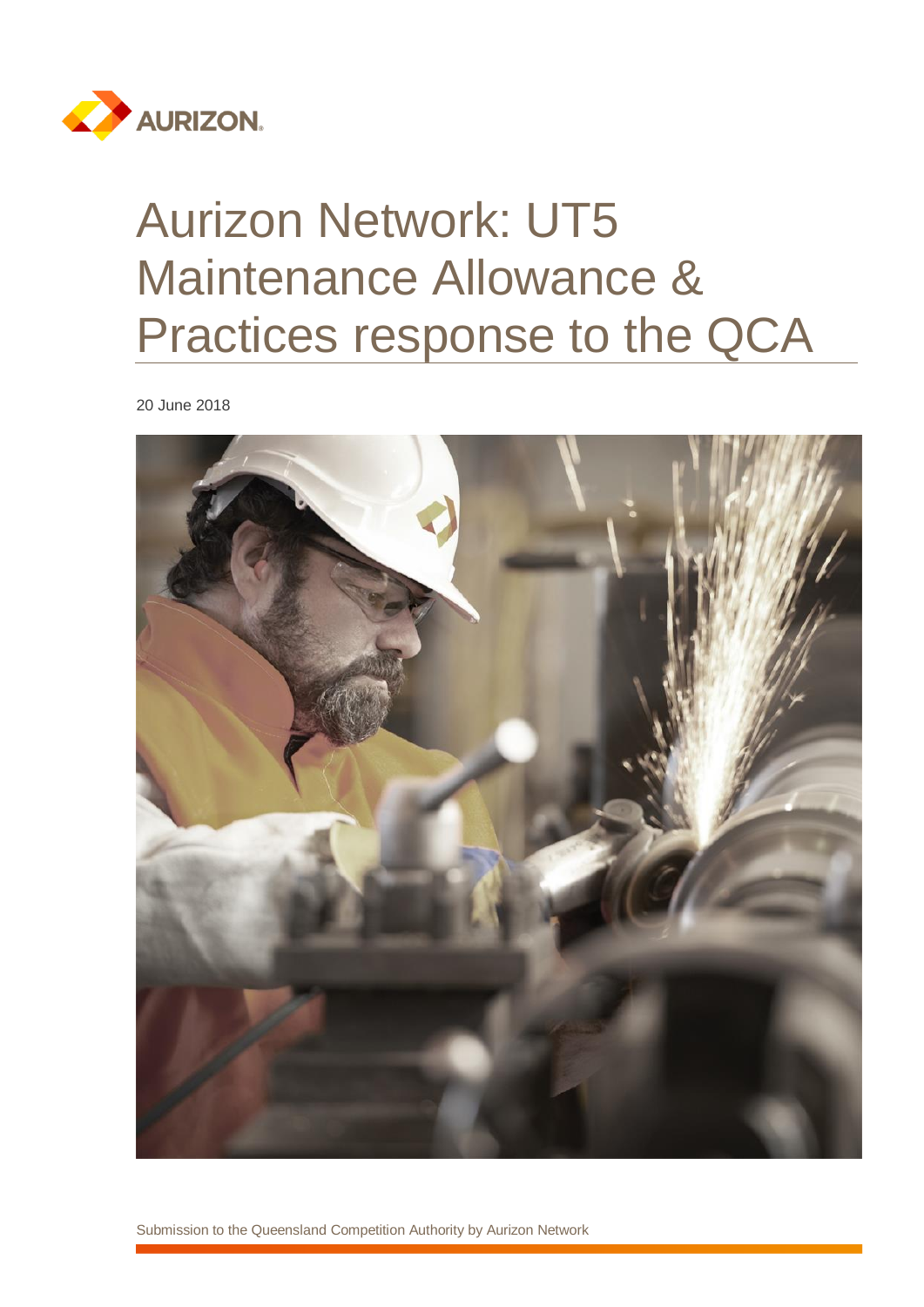# **Table of Contents**

| Calculation of non-coal allocations towards network maintenance  22               |  |
|-----------------------------------------------------------------------------------|--|
|                                                                                   |  |
| Obligation to maintain our network and minimise disruptions to train services  23 |  |
| Reporting requirements to assist access holders to identify reasons for           |  |
|                                                                                   |  |
| Supply chain co-ordination obligations with regard to the planning and            |  |
|                                                                                   |  |
|                                                                                   |  |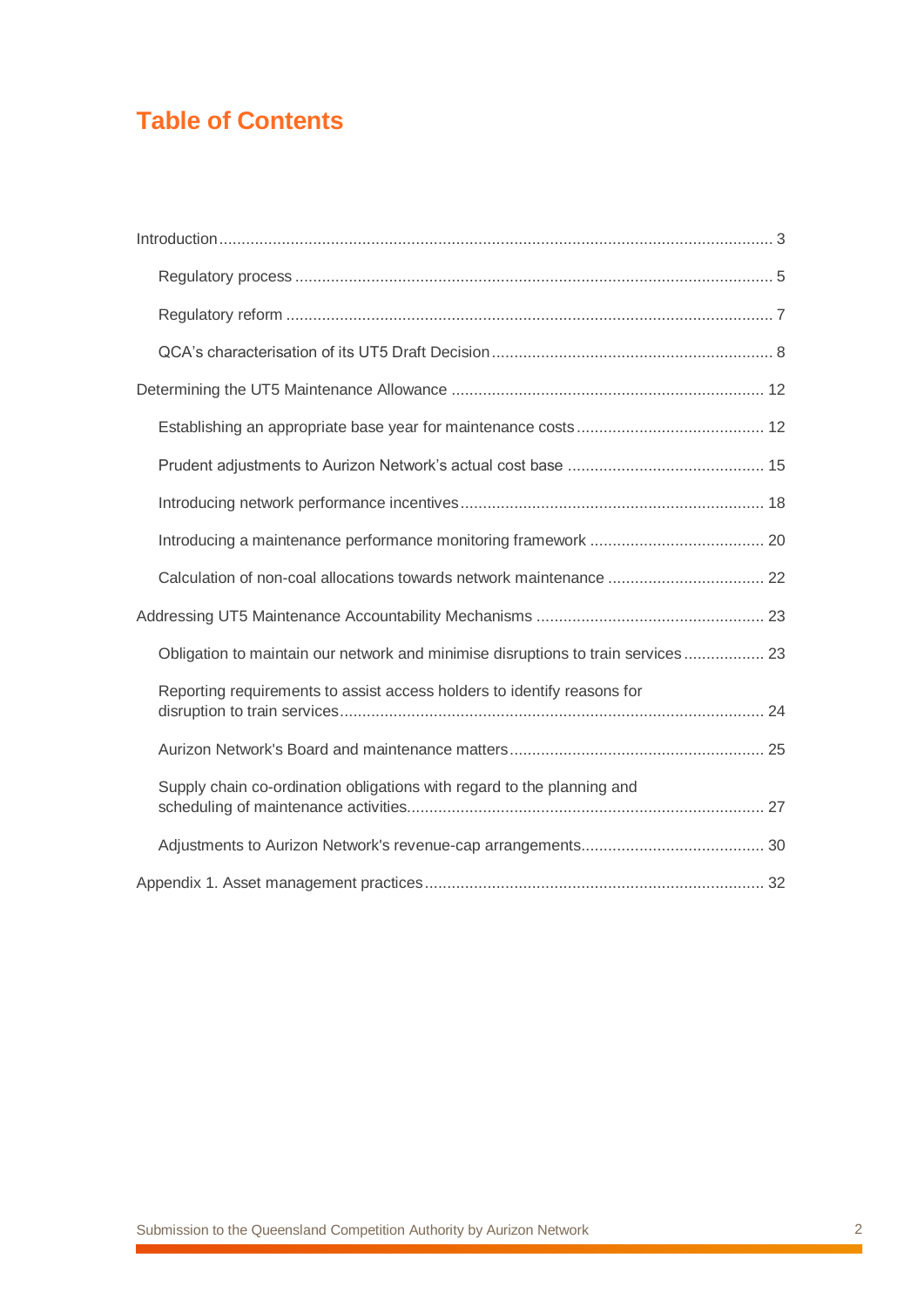## <span id="page-2-0"></span>**Introduction**

Aurizon Network welcomes the opportunity to provide further comments to the Queensland Competition Authority (**QCA**) in response to the its Consultation Paper – Request for comments: Aurizon Network's 2017 Draft Access Undertaking: maintenance allowance and practices (**Consultation Paper**). Aurizon Network is encouraged by the QCA's preliminary view that it is *"favourably disposed to accepting Aurizon Network's revised claim for direct maintenance costs, subject to it providing sufficient justification and evidence".<sup>1</sup>*

Aurizon Network has provided a substantial amount of evidence to the QCA in support of its proposed maintenance costs for the Central Queensland Coal Network (**CQCN),** including in its initial 2017 Draft Access Undertaking submission (**UT5 DAU**), and responses to the QCA's Draft Decision on the UT5 DAU (**UT5 Draft Decision**) and subsequent requests for information (**RFIs**). This evidence includes detailed bottom up cost and planning models for the Ballast Undercutting and Resurfacing operations. In light of this, it is unclear from the Consultation Paper what further "*justification and evidence*" is required by the QCA.

Aurizon Network is concerned that the Consultation Paper perpetuates a fundamental misconception. It suggests that the maintenance tasks, and the corresponding maintenance allowance, can be considered independently of the other critical elements in the operation of the CQCN. Maintenance is inextricably linked to investment in the CQCN assets and in the manner in which the CQCN is operated. Moreover, maintenance is fundamentally dependent on the extent of investment – lesser investment will generally result in a less reliable asset, with any required level of reliability necessarily having to be supported by a need to undertake increased maintenance. Similarly, operation of the CQCN in a manner that delivers flexibility for train services and other value for access holders, which itself requires greater planning, scheduling and day of operations support, results in maintenance having to be conducted in a manner that requires increased resources.

The operation of the CQCN to deliver optimal value to all stakeholders is dependent on the appropriate balance of investment, maintenance and operational support to deliver a network system that meets the needs of all stakeholders in the short and long term.

Aurizon Network's UT5 DAU, and the submission made in response to the UT5 Draft Decision, recognises this interaction and the allowances submitted reflect the balance between each component necessary to deliver the outcomes expected by access holders and access seekers. The maintenance allowance submitted by Aurizon Network was determined with regard to the investment that was supportable based on the return proposed and the operational approach to be adopted with the operating costs submitted.

Aurizon Network notes that the Consultation Paper concentrates on the maintenance allowance and the prospect of greater prescription by the QCA of the maintenance obligations that it expects Aurizon Network to perform, supported by potential financial penalties and more onerous reporting and certification obligations. For Aurizon Network to assess whether the maintenance allowance contemplated in the Consultation Paper is adequate, it needs to understand the corresponding impacts to its return and the operating cost allowance proposed in response to the UT5 Draft Decision, and in particular the proposed Weighted Average Cost of Capital (**WACC**), inflation and gamma. A decision by the QCA that fails to recognise and address the issue of an appropriate rate of return, particularly in the context of the potential additional maintenance, reporting and certification proposals contained in the Consultation Paper, would not be appropriate or reasonable.

Submission to the Queensland Competition Authority by Aurizon Network 3

<sup>1</sup> Queensland Competition Authority. Consultation Paper: Aurizon Network's 2017 draft access undertaking: maintenance allowance and practices. May 2018.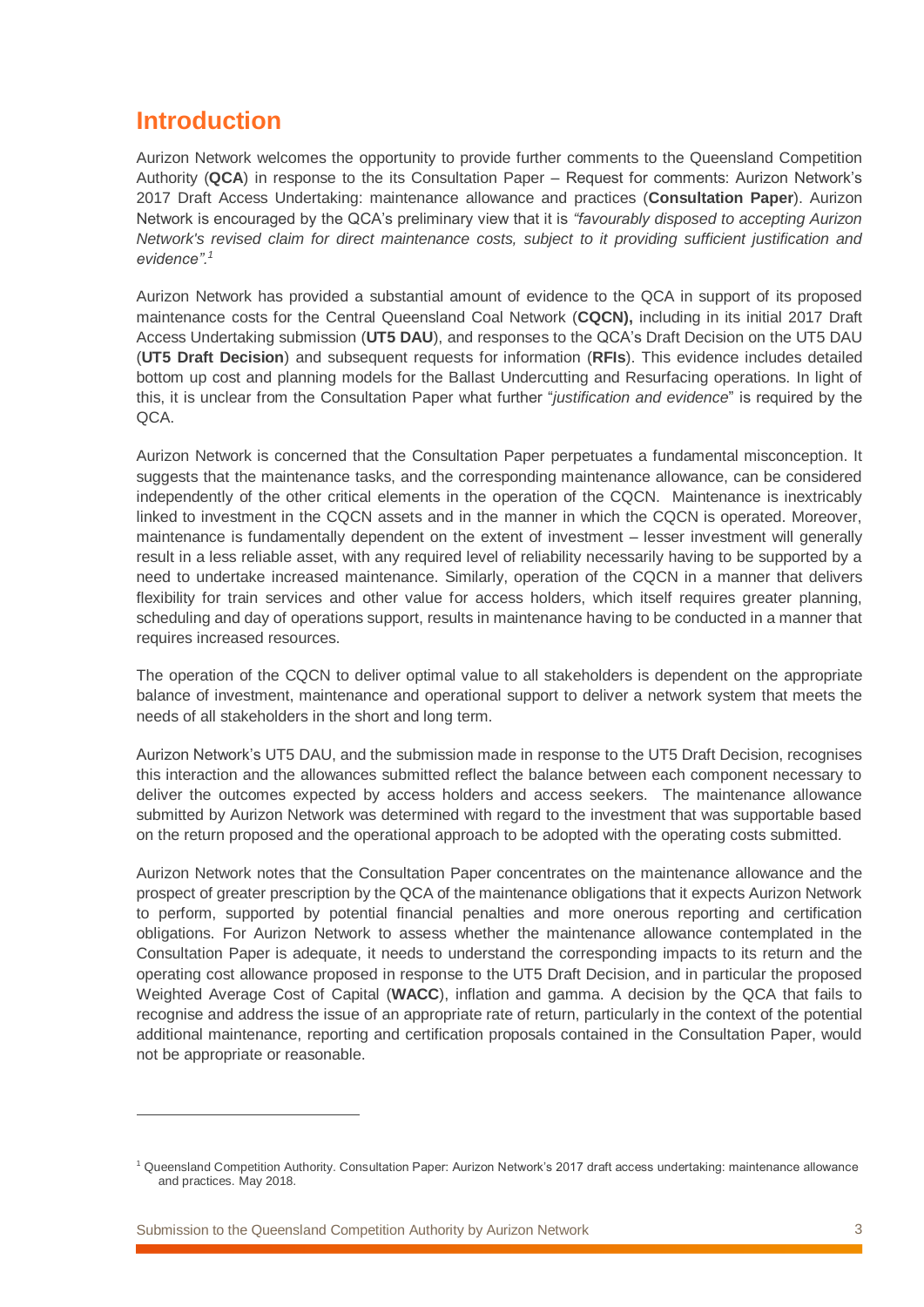By not taking into consideration these impacts, the proposals as described within the Consultation Paper appear to disregard the pricing principles under the *Queensland Competition Authority Act 1997* (Qld) (**QCA Act**) which the QCA is required to consider when it makes an access determination or decides whether to approve a draft access undertaking. Specifically, Section 168A of QCA Act requires that Aurizon Network should:

*"generate expected revenue for the service that is at least enough to meet the efficient costs of providing access to the service and include a return on investment commensurate with the regulatory and commercial risks involved."* 

Aurizon Network contends that the prospect of additional obligations in relation to its maintenance practices are not necessary. If any such obligations were to be introduced, then the additional risk and cost associated with these obligations would need to be considered in assessment of the other components of the QCA's UT5 Final Decision. Should the QCA introduce any additional obligations into its UT5 Final Decision it should first publish an additional consultation paper describing in detail what is proposed so that stakeholders may respond accordingly. This would provide stakeholders with an opportunity to identify any other changes that would be required in the UT5 Final Decision in order to reflect the additional risks and costs associated with the additional obligations.

### **Aurizon Network's proposed maintenance allowance**

Aurizon Network's asset management approach is structured with the aim of delivering critical network maintenance activities whilst minimising the consumption of network capacity. In other words, Aurizon Network seeks to strike an appropriate balance between cost, asset availability and asset reliability. In doing so, Aurizon Network considers the diverse operating modes, maintenance requirements and logistical challenges of the broader coal supply chain as part of its planning, scheduling and operational practices for each individual coal system.

Aurizon Network considers that the QCA's approach to setting its maintenance allowance as it stands under the UT5 Draft Decision to be inconsistent with achievement of the objects of the QCA Act, being:

*"to promote the economically efficient operation of, use of and investment in, significant infrastructure by which services are provided, with the effect of promoting effective competition in upstream and downstream markets."<sup>2</sup>*

Aurizon Network also notes the QCA's claim in the Consultation Paper that Aurizon Network has mischaracterised the UT5 Draft Decision. As detailed later in this response to the Consultation Paper, the QCA's assertion is rejected by Aurizon Network.

The QCA has relied upon the recommendations of its consultants to develop and justify the maintenance allowances within its UT5 Draft Decision. The consultant reports outlined maintenance practices that should be adopted by Aurizon Network as that of an 'efficient railway infrastructure provider'. The UT5 Draft Decision, as it pertains to maintenance, is predicated on a view by the QCA and its consultants that an efficient maintenance regime simply minimises Aurizon Network's maintenance and other operating costs without regard to how the maintenance regime will support the needs of Aurizon Network's customers.

As stated in its response to the UT5 Draft Decision, Aurizon Network continues to believe that the maintenance practices in effect prior to the UT5 Draft Decision represent the most appropriate balance between:

<sup>2</sup> Queensland Competition Authority Act, 1997, s69e

Submission to the Queensland Competition Authority by Aurizon Network 4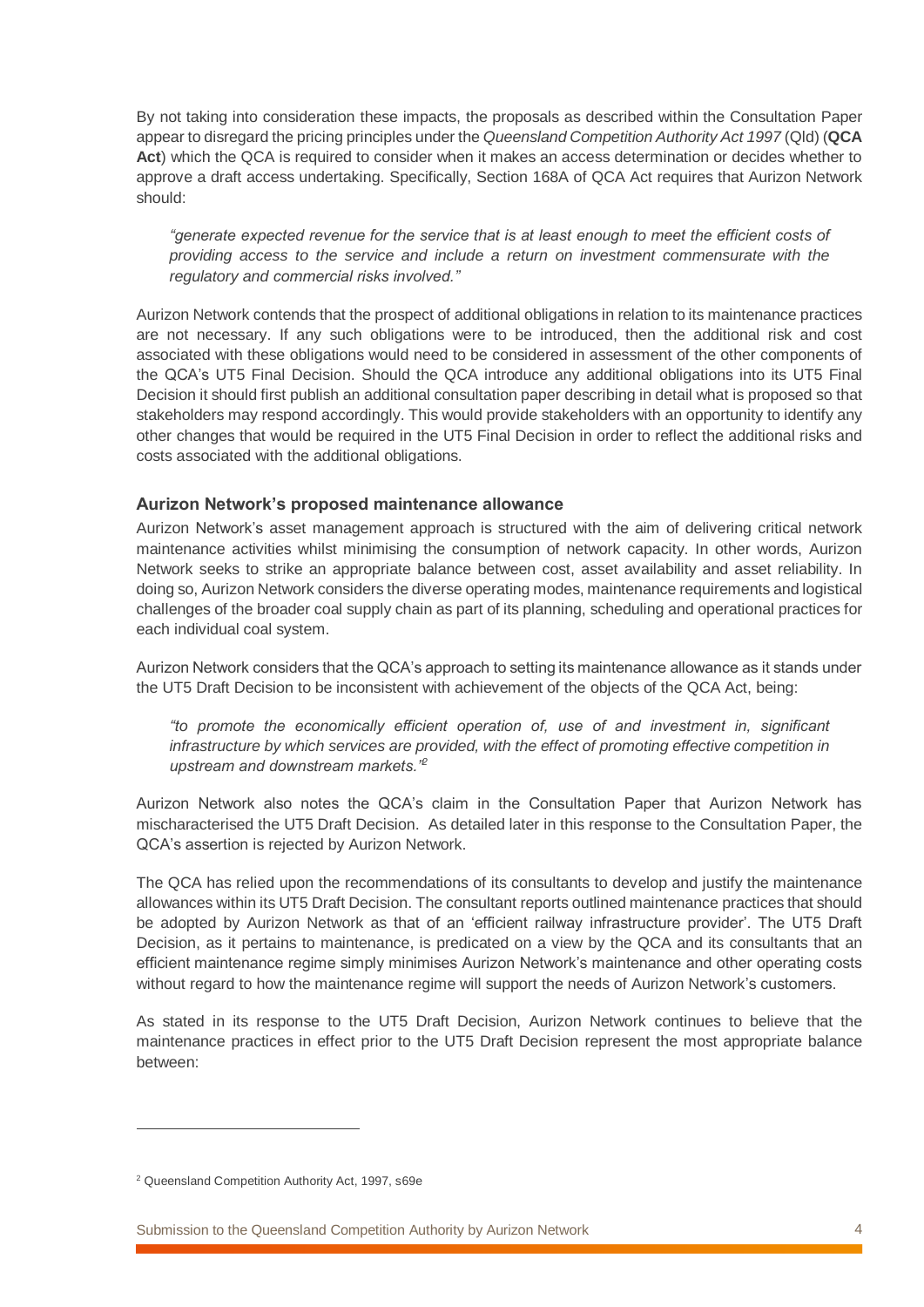- the economically efficient operation of the CQCN; and
- the economically efficient operation of the supply chain of which the CQCN is a component part,

as these practices accommodate the operational needs of the stakeholders within the Central Queensland coal supply chain. These practices afforded Aurizon Network with the necessary flexibility to work with its supply chain partners in order to optimise outcomes across the supply chain. Importantly, this approach recognised the implications of disruptions in a complex multi user environment which operates primarily on a cooperative model, given Aurizon Network's contractual interface is limited to access holders.

However, the UT5 Draft Decision does not permit Aurizon Network to recover at least the efficient costs of operating the CQCN in a flexible manner. This is emphasised by the regulatory and financial risks associated with anticipated retrospective application of the QCA's Final Decision to the commencement of the UT5 regulatory term on 1 July 2017. Aurizon Network has therefore sought to align its maintenance activities to the UT5 Draft Decision.

Aurizon Network notes the expectations of the QCA and its consultants in relation to the CQCN maintenance activities as they currently stand under the UT5 Draft Decision appear to be in complete contrast to the expectations of Aurizon Network's customers who have clearly expressed their desire for flexibility in approach in order to facilitate improved throughput across the coal supply chain.

It is not possible to identify any cogent reason in support of the need for even greater regulation of the manner in which Aurizon Network performs maintenance on its rail infrastructure, or for the additional risks and reporting obligations being considered by the QCA in its Consultation Paper. As noted previously, Aurizon Network consider the prospect of new obligations being introduced in relation to its maintenance practices to be unnecessary.

For these reasons and those detailed below, Aurizon Network supports the QCA's considerations to approve its revised maintenance allowance as detailed in the response to the UT5 Draft Decision dated 12 March 2018. Aurizon Network also notes the Queensland Resource Council (**QRC**) submission that has supported the QCA's 'favourably disposed' view on Aurizon Network's maintenance costs. Specifically, the QRC has stated that *"if the QCA consider it appropriate to increase Aurizon Network's maintenance allowance the QRC confirm that it supports that increase".<sup>3</sup>*

### <span id="page-4-0"></span>Regulatory process

 $\overline{a}$ 

Having initiated the UT5 process on 11 May 2016, the QCA released its Statement of Regulatory Intent (**SORI**) in July 2016. The statement sought to outline how the QCA intend to manage the assessment of Aurizon Network's UT5 DAU. Importantly, the statement noted:

- *"An effective and timely assessment of Aurizon Network's 2016 draft access undertaking (2016 DAU) is a priority for the QCA";* and
- *"[the QCA] intend to deliver decisions within a reasonable timeframe and to administer consistent and predictable processes throughout this regulatory process."<sup>4</sup>*

<sup>3</sup> Queensland Resource Council. Submission to the QCA titled: QCA consultation draft – maintenance allowances. 1 June 2018.

<sup>4</sup> Queensland Competition Authority. Statement of Regulatory Intent. 22 July 2018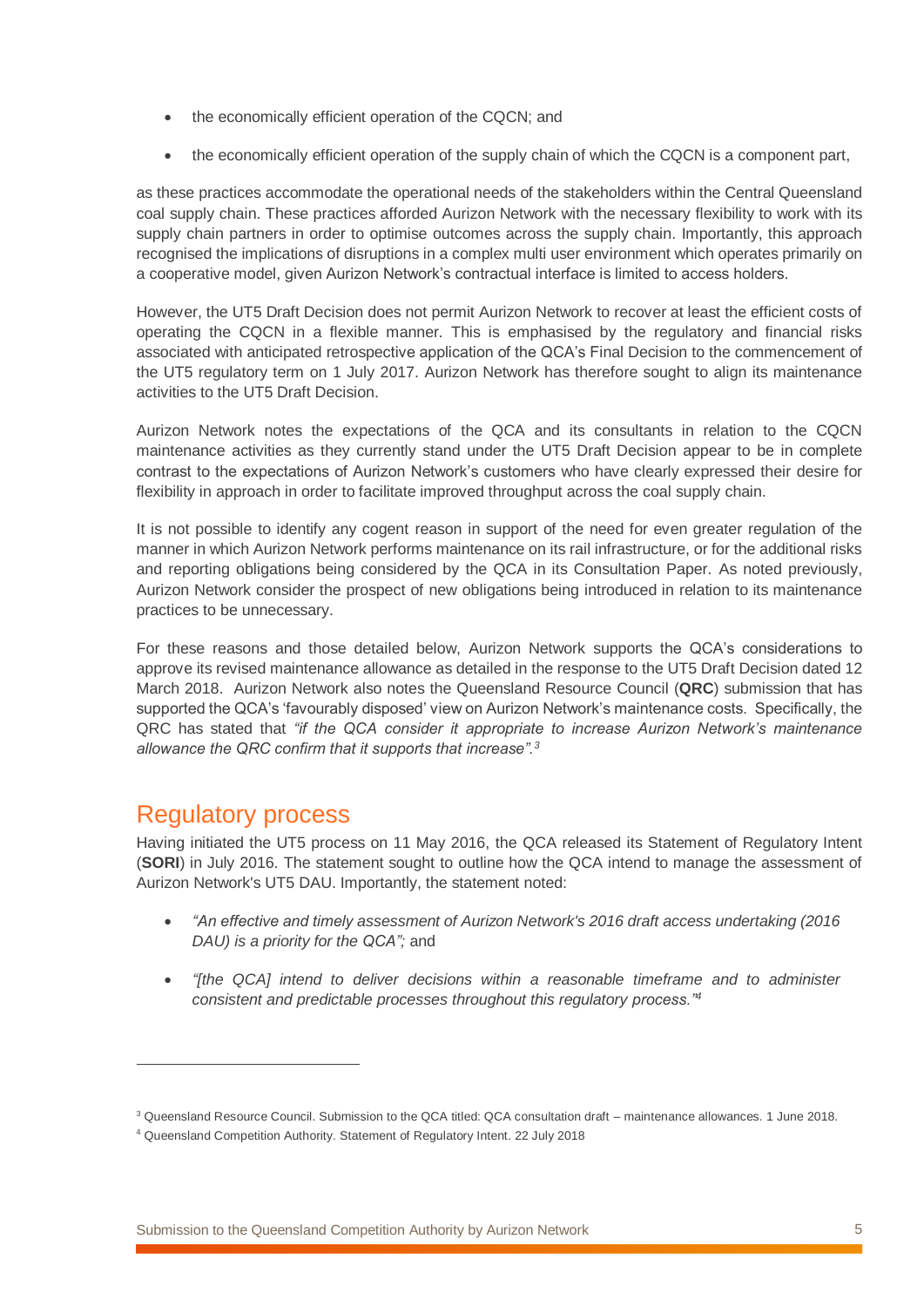Further, the QCA stated its intention in the SORI was to minimise unnecessary burdens on stakeholders, specifically by avoiding:

- *"sequential consultation periods that may limit stakeholders' ability to provide submissions in a timely manner; and*
- *consulting on the same material on multiple occasions which may simply extend review timeframes for no benefit."<sup>5</sup>*

Aurizon Network understands the QCA's desire to afford stakeholders an opportunity to comment on the maintenance aspects of Aurizon Network's UT5 DAU. However, the timing of the Consultation Paper and request for stakeholder comments goes against its objectives from within the SORI and comes almost:

- two years after the QCA's initiation of the UT5 process and release of the SORI; and
- approximately one year after the commencement of the UT5 regulatory period (being 1 July 2017).

Aurizon Network submits that the QCA's release of a consultation paper this late into the process, which contains proposals in relation to changing material matters to be unequivocally inconsistent with the QCA's stated intent regarding the timeliness of assessment and decisions and the predictability of regulatory outcomes.

Further, the QCA's investigation of the UT5 DAU has resulted in an unprecedented number of formal RFIs. As of 18 June 2018, the QCA has made a total of 306 individual RFIs with 170 of those specifically relating to Aurizon Network's maintenance practices. The magnitude in both number and scope of the RFIs is extraordinary in the context of previous undertakings and what is widely considered as a reasonable regulatory process.

It is Aurizon Network's view that its initial submission, subsequent response to the QCA's UT5 Draft Decision and substantive amount of information provided to the QCA and its consultants through the RFI process was comprehensive and sufficient for the QCA to approve or otherwise the UT5 DAU. Further consultation on Aurizon Network's maintenance activities, and the introduction of new "perceived" issues, results in additional risk through regulatory uncertainty, delays to the final decision, and substantial additional costs for all stakeholders.

The QCA could have avoided the need for this consultation process altogether had it waited and assessed Aurizon Network's most recent responses to the QCA's RFIs on its maintenance activities submitted on 5 June 2018 (after release of the Consultation Paper on 29 May 2018). Aurizon Network notes this overlap in the RFI process and the Consultation Paper is again in stark contrast to the QCA's SORI seeking to minimise unnecessary burdens on stakeholders.

Despite Aurizon Network's concerns with the QCA's process, it has provided this detailed response to the Consultation Paper to ensure that the QCA does not perpetuate in its Final Decision on UT5, the errors reflected in the UT5 Draft Decision and the matters foreshadowed in the Consultation Paper.

Finally, Aurizon Network continues to have significant concerns regarding other aspects of the UT5 Draft Decision. If the QCA is to consult with stakeholders, Aurizon Network considers the scope of the Consultation Paper does not accurately reflect the full breadth of outstanding issues raised as part of the UT5 Draft Decision, which warrant further consideration. The Consultation Paper addresses individual points raised by stakeholders, but does not seek to understand the flow on consequences or the overall reasonableness of the decision from those individual points being addressed. By not addressing the

 $\overline{a}$ 

<sup>5</sup> Ibid.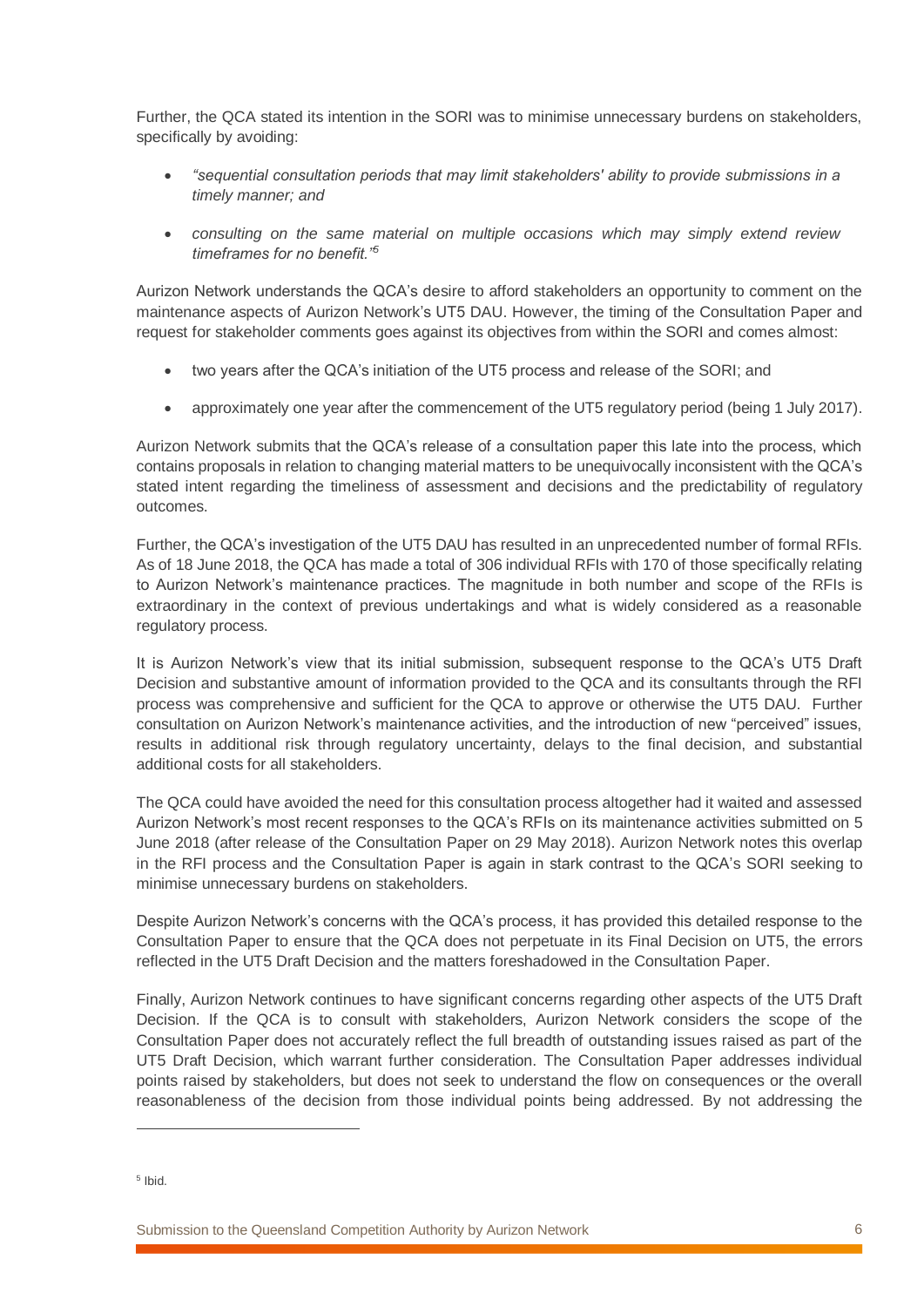consequences or reasonableness of its decision there is a real risk the QCA's assessment will contain fundamental flaws or errors.

Finally, Aurizon Network are concerned the QCA's fragmented approach to consultation on critical matters in relation to the UT5 does not allow all stakeholders to effectively assess the overall reasonableness of the QCA's decisions. Aurizon Network note such fragmentation is consistent with perceived flaws in the current regulatory regime and the process followed in assessment of the UT5 DAU.

### <span id="page-6-0"></span>Regulatory reform

While Aurizon Network would welcome the opportunity to pursue regulatory reform as part of a broader principle based discussion with relevant stakeholders including customers, regulators and government, it has considerable concerns regarding the proposed changes to the access regime framework raised by the QCA through this Consultation Paper. Specifically, the QCA's consideration of changes to maintenance allowances and practices appear to stand in complete isolation from other aspects of the wider regulatory framework and seek principally to impose penalties on Aurizon Network through incurring additional costs and/or increasing the risk profile of its operations without due compensation.

For example, proposed variations to Aurizon Network's materiality threshold in relation to the total number of train services where non provision of access occurred will impose an unreasonable asymmetric and uncompensated risk for Aurizon Network.<sup>6</sup> It is important to recognise that, if this was implemented, Aurizon Network's modelling assumptions would need to change to a scenario where 100% of contracted train services would be met under all possible scenarios and supply chain disruptions. This is not an outcome which users have agreed to fund under their existing access contracts or through the investment which has been made in the regulated asset base (**RAB**). In addition, a unilateral decision by the QCA to reject the UT5 DAU and require amendments to this effect would be contrary to the pricing principles and Aurizon Network's legitimate business interests.

Finally, the QCA's proposed accountability requirements in relation to the activities of Aurizon Network's Board provide a clear illustration of the QCA acting beyond its powers under the QCA Act. The QCA's obligation is to approve or refuse to approve an access undertaking by considering whether it is "appropriate" having regard to the factors listed in section 138(2) of the QCA Act. It is not within the power of the QCA to require additional matters to be included in an access undertaking, or to draft its own version of an access undertaking for Aurizon Network, on the basis that the QCA considers the alternative to be more appropriate, or because in the QCA's view the alternative undertaking would achieve a better or more preferable outcome.

Aurizon Network notes that this has previously been an issue throughout the UT5 regulatory process and one raised by Aurizon Network in its response to the UT5 Draft Decision.<sup>7</sup> As noted in its submission in response to the UT5 Draft Decision, Aurizon Network considers that any proposal put forward by the QCA in relation to its Board's certification of future maintenance activities – beyond those in accordance with their existing fiduciary duties – to be beyond its power and therefore invalid.

 $\overline{a}$ 

<sup>&</sup>lt;sup>6</sup> The materiality threshold (currently set at 5%) is measured across the number of train services for each single origin to destination pair under an access agreement, not any relevant train operations deed. In accordance with the Access Undertaking, Aurizon Network's revenue is adjusted in a relevant year if a breach of an access agreement or negligence in the provision of below rail services results in the non-provision of 5% or more of the total number of train services for a single origin-destination pair.

<sup>7</sup> Aurizon Network. Response to the QCA UT5 Draft Decision. 12 March 2018.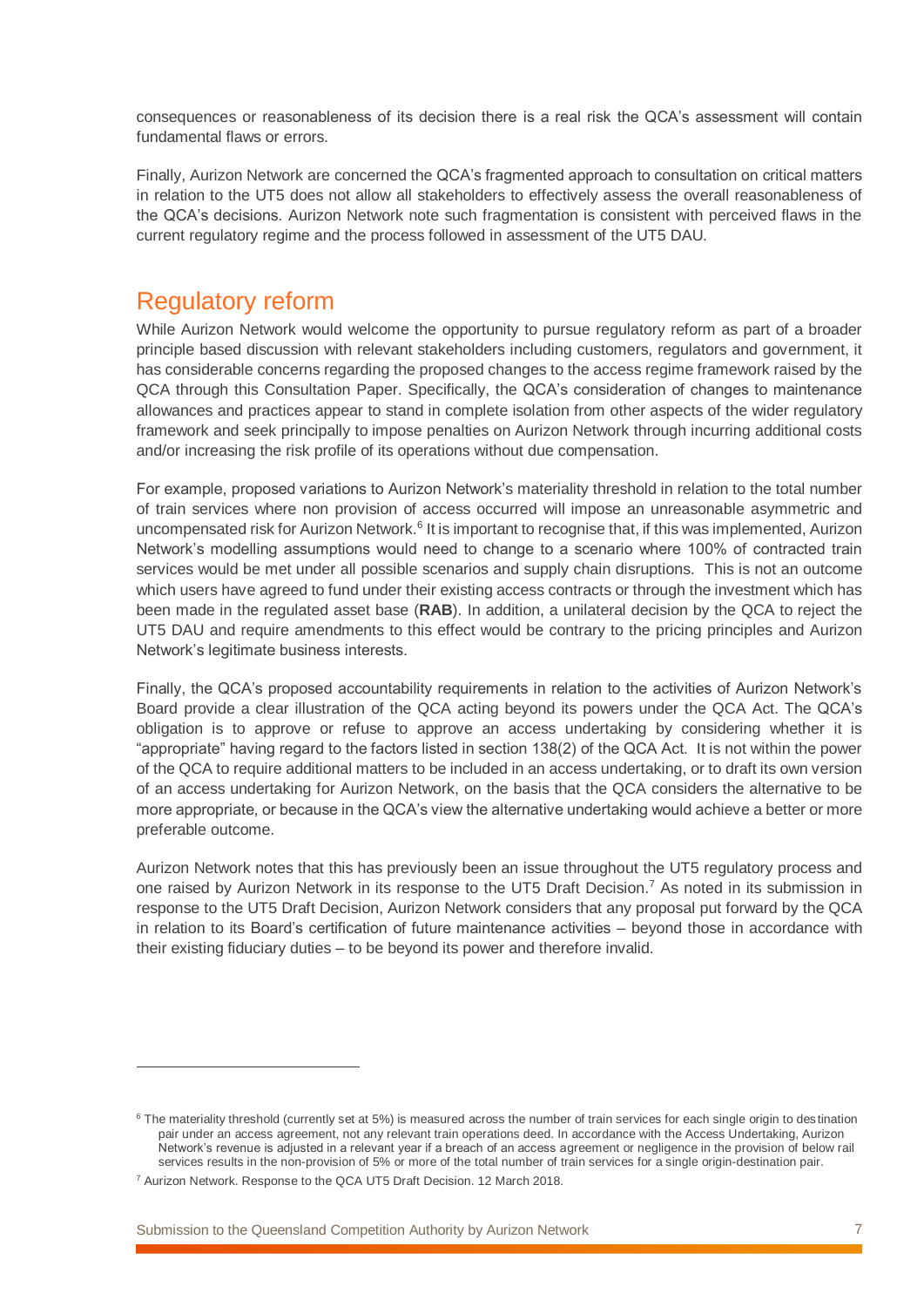# <span id="page-7-0"></span>QCA's characterisation of its UT5 Draft Decision

Aurizon Network rejects the notion that it has in anyway mischaracterised the QCA's UT5 Draft Decision in its considered responses to the QCA. Aurizon Network has responded directly to the QCA's comments below.

### **Reliance on independent consultant reports in relation to maintenance matters**

The QCA states that it:

 $\overline{a}$ 

*"does not agree with Aurizon Network's characterisation of the QCA's draft decision including, amongst other things, alleged reliance on independent consultant reports in relation to maintenance matters."*

Aurizon Network has carefully considered all aspects of the UT5 Draft Decision, and considers that the intent of the UT5 Draft Decision was very clear. The reports of both GHD and B&H Strategic Services were referenced on multiple occasions throughout the UT5 Draft Decision. Furthermore, the UT5 Draft Decision specifically states:

*"The QCA has considered the advice from GHD and B&H Strategic Services in determining an appropriate level of efficient maintenance costs for the regulatory period. Using this information [emphasis added] the QCA proposes an efficiency factor for a target level of annual maintenance cost reduction." 8*

*"The QCA has sought to leverage off [emphasis added] GHD's analysis in forming its view on the appropriate maintenance allowance to approve in UT5".*<sup>9</sup>

*"Assessing the efficiency of the FY2017 benchmark costs would require an assessment of whether the maintenance activities delivered in FY2017 could have been delivered at a lower cost. And in this context, GHD has provided evidence of the inefficiencies in Aurizon Network's operating work practices, including the utilisation of fixed assets and labour resources, and possession management practices. The QCA does not consider that the selection of the FY2017 base year, with proposed adjustments alone, is sufficient to address the inefficiencies that were identified by GHD."<sup>10</sup>*

*"GHD and B&H Strategic Services' analyses provide compelling evidence based on a bottom-up and top down assessment that efficiency gains of 3 per cent per annum are achievable by Aurizon Network in UT5."<sup>11</sup>*

Aurizon Network contends that the QCA did indeed rely on reports prepared by both GHD and B&H Strategic Services in concluding that Aurizon Network's operational practices, as they pertain to maintenance, were not efficient and subsequently setting a maintenance allowance predicated on the purportedly 'efficient' practices advocated by those consultants. This is despite the fact B&H Strategic Services did not at any time seek to engage or consult with Aurizon Network on matters contained in their report. Aurizon Network therefore strongly refutes the QCA's suggestion that it did not rely on the independent consultant reports in relation to maintenance matters.

<sup>8</sup> Queensland Competition Authority. Draft Decision - Aurizon Networks 2017 Draft Access Undertaking, pg. 290-291

<sup>9</sup> Queensland Competition Authority. Draft Decision: Aurizon Network's 2017 draft access undertaking. December 2017

<sup>10</sup> Queensland Competition Authority. Draft Decision - Aurizon Networks 2017 Draft Access Undertaking, pg. 288

<sup>11</sup> Queensland Competition Authority. Draft Decision - Aurizon Networks 2017 Draft Access Undertaking, pg. 290-291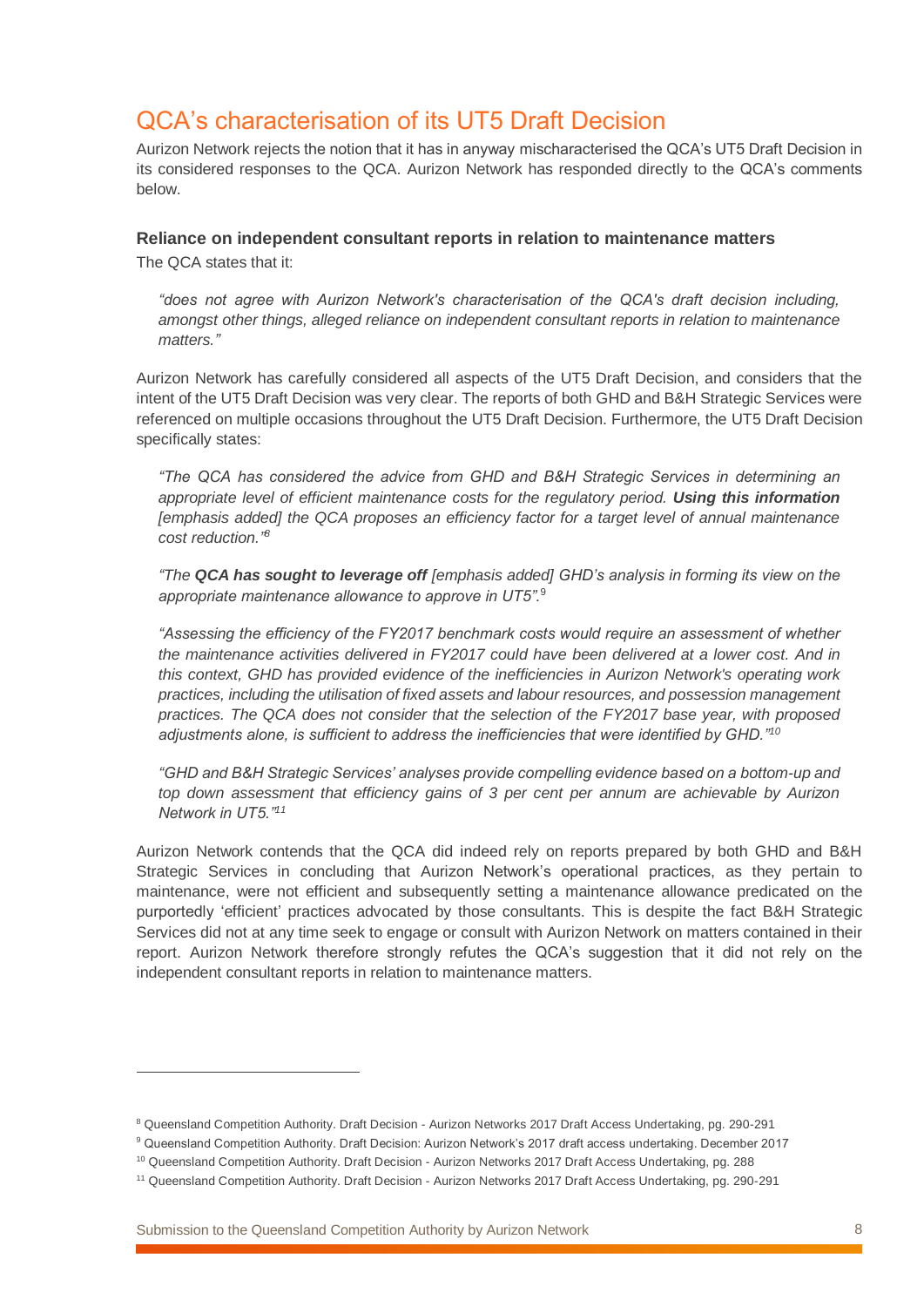### **Use of FY2017 actual maintenance costs**

The QCA states that it:

*"Used Aurizon Network's FY2017 actual maintenance costs, reflecting Aurizon Network's current operating and maintenance service level standards and realised cost savings from various productivity improvements implemented by Aurizon Network."*

The GHD report outlined the Terms of Reference (**TOR**) provided to it by the QCA. At no stage does GHD make any suggestion that the QCA's TOR sought an understanding of whether the costs proposed by Aurizon Network were appropriate in the context of existing service levels, or the broader requirements of the Central Queensland coal supply chain. The underlying themes of GHD's engagement included efficiency and prudency, achievability, measurability, transparency and accountability.

GHD has stated that it has:

*"considered the tasks in the context of the need to prioritise maintenance cost categories and their associated maintenance products".<sup>12</sup>*

As a consequence, GHD's conclusions around Aurizon Network's perceived cost efficiency (or lack thereof) are inadequate as they give no consideration to existing or required service level standards to promote the efficient operation of the CQCN as part of a supply chain. The QCA's application of a 'cost-minimising' efficiency factor is fundamentally inconsistent with the basis upon which FY2017 costs were incurred.

In its response to the UT5 Draft Decision, Aurizon Network provided evidence to demonstrate the impact of several unusual circumstances during FY2017, which had the effect of temporarily, and somewhat artificially, reducing FY2017 maintenance costs. Aurizon Network submits to the QCA, as set out in its previous submissions and response to RFIs, that the QCA must normalise the cost base for these factors when setting appropriate maintenance allowances for the UT5 regulatory period.

### **Prioritising maintenance activities over train services**

The QCA states that it:

 $\overline{a}$ 

*"Did not prescribe that Aurizon Network change its maintenance programme nor the operation of its maintenance practices. The QCA did not advocate giving priority to maintenance activities rather than train services."*

While the QCA did not explicitly advocate this practice, it was a key factor underpinning GHD's conclusion that Aurizon Network's operational practices (and therefore, maintenance costs) were inefficient. By adopting the GHD recommended maintenance allowance QCA is implicitly (if not expressly) indicating that Aurizon Network should adopt the practices identified by GHD as necessary to achieve 'efficient maintenance costs'. The QCA explicitly states:

*"Assessing the efficiency of the FY2017 benchmark costs would require an assessment of whether the maintenance activities delivered in FY2017 could have been delivered at a lower cost. And in this context, GHD has provided evidence of the inefficiencies in Aurizon Network's operating work* 

<sup>&</sup>lt;sup>12</sup> GHD, Review of the Prudency and Efficiency of Aurizon Network's Proposed UT5 Maintenance Expenditure, Nov 2017, pg. 1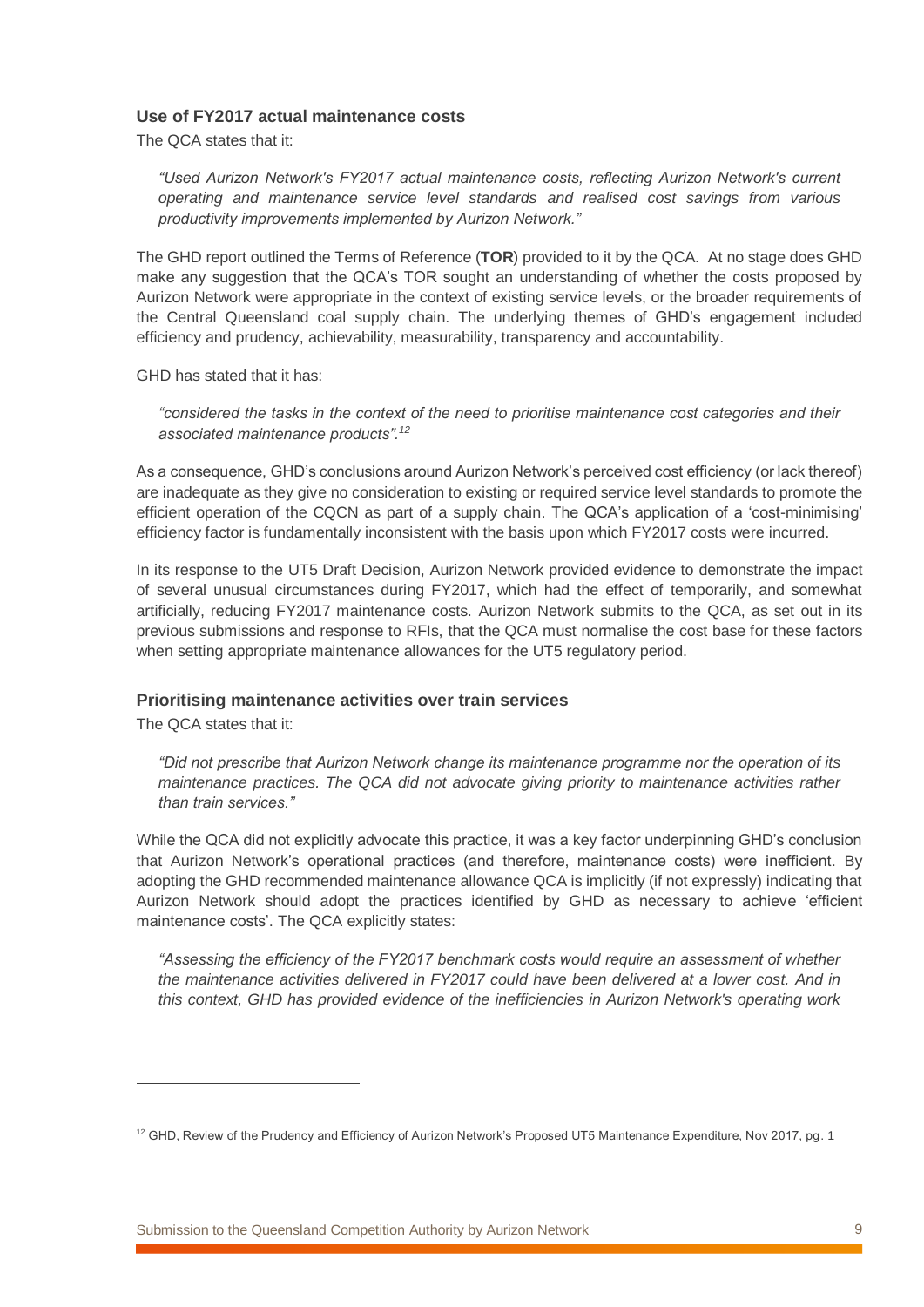*practices, including the utilisation of fixed assets and labour resources, and possession management practices"<sup>13</sup>*

and that:

*"The QCA has considered the advice from GHD and B&H Strategic Services in determining an appropriate level of efficient maintenance costs for the regulatory period. Using this information, the QCA proposes an efficiency factor for a target level of annual maintenance cost reduction…"<sup>14</sup>*

The language of the UT5 Draft Decision is unequivocal and confirms that, in applying an efficiency factor and setting the proposed maintenance allowance in the UT5 Draft Decision, the QCA did in fact rely on and reflect the factors upon which GHD reached its conclusions.

For clarity, Aurizon Network is adhering to the scheduled time of planned possessions, as advocated in the UT5 Draft Decision by the QCA and its consultants, to better utilise the possession times available to realise additional production. For example, GHD concluded in its report that:

*"We have observed that Aurizon Network does not exploit its possession times in a prudent and efficient manner in that it allows access holders' train services to interrupt planned maintenance tasks. Drivers of this efficiency gain will come from such activities as preparation time, equipmentinspection time and travel time being conducted before the possession time begins, in addition to not allowing interruptions to maintenance tasks." <sup>15</sup>*

#### **Information provided to consultants and efficiency factor**

The QCA states that it:

 $\overline{a}$ 

*"Did not simply adopt recommendations outlined by independent consultants. Although, this advice noted that Aurizon Network's proposal was not sufficiently justified and, based on the information available, was materially greater than that required to maintain the below-rail service for coal-carrying trains. The QCA proposed an aggregate efficiency factor to allow Aurizon Network to retain control over how and when it might implement any initiatives to reduce costs and/or improve its productivity."*

As noted above, Aurizon Network contends that the QCA's Draft Decision makes clear that the QCA did indeed rely on, and adopt recommendations from, reports prepared by both GHD and B&H Strategic Services. It therefore strongly refutes the QCA's suggestion that it did not adopt recommendations from the independent consultant reports in relation to the efficiency factor or Aurizon Network's maintenance allowance.

Aurizon Network provided a substantial volume of supporting information and evidence to both the QCA and GHD through an extensive RFI process and a series of interviews. This process took place between March and May 2017. During this time a substantial number of Aurizon Network's operational and nonoperational personnel were made available to meet with QCA staff and GHD, to answer detailed questions and provide additional information where required.

<sup>13</sup> Queensland Competition Authority. Draft Decision - Aurizon Networks 2017 Draft Access Undertaking, pg. 288

<sup>14</sup> Queensland Competition Authority. Draft Decision - Aurizon Networks 2017 Draft Access Undertaking, pg. 290

<sup>&</sup>lt;sup>15</sup> GHD Advisory. Review of the prudency and efficiency of Aurizon Network's proposed UT5 maintenance expenditure. 15 November 2017, pg. 16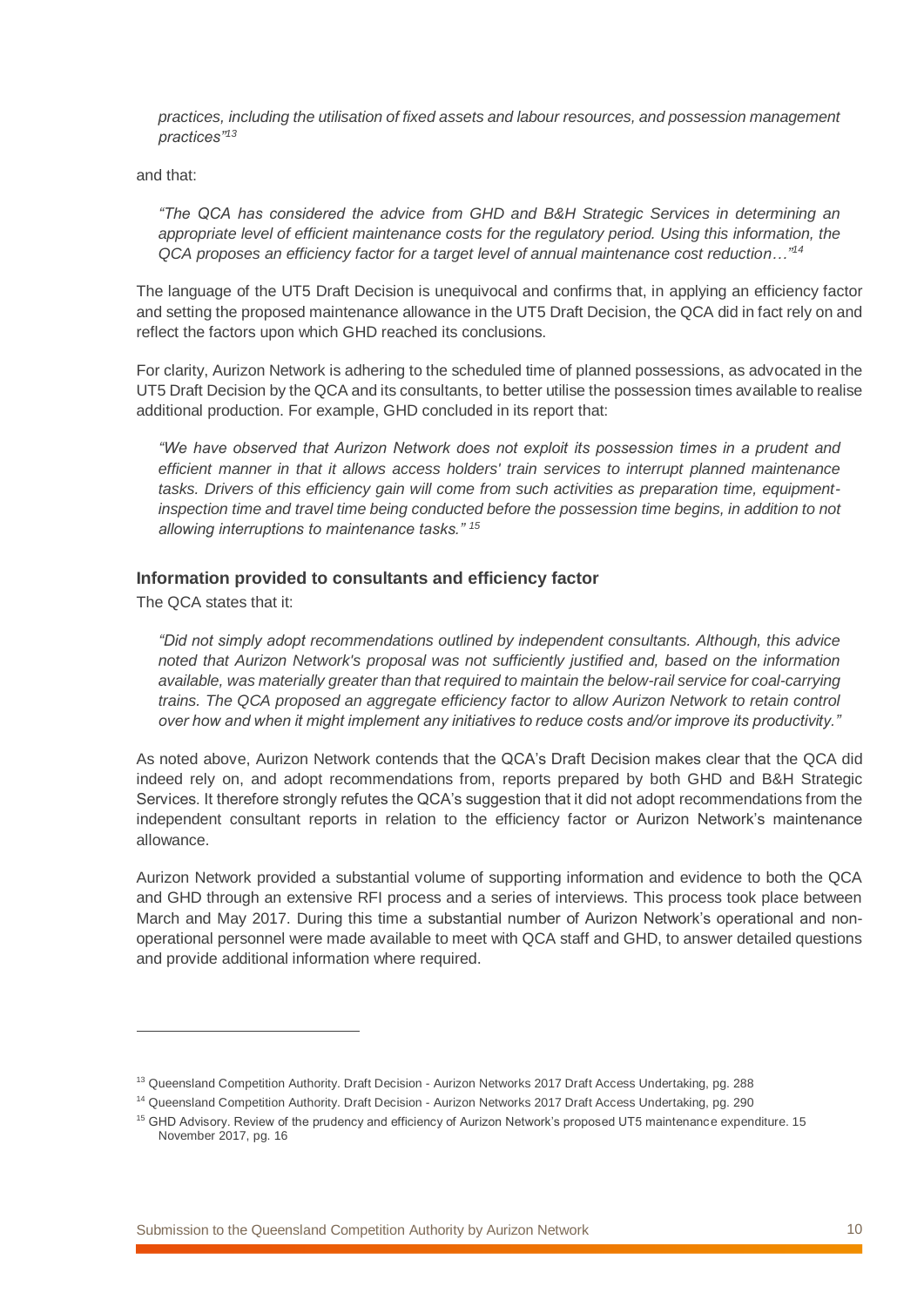Despite these efforts, GHD's analysis was inadequate and contained many errors, particularly in relation to Aurizon Network's Ballast Undercutting and Resurfacing activities. These errors were material enough to invalidate GHD's conclusions and undermine the very basis upon which the QCA justified imposing the efficiency factor. Aurizon Network refers the QCA to its response to the UT5 Draft Decision, for a critique of the analysis prepared by both GHD and B&H Strategic Services.<sup>16</sup>

### **Promoting economic efficiency where costs are commensurate with existing service level standards**

The QCA states that it:

*"Did not require Aurizon Network to pursue cost minimisation at the expense of operational flexibility by requiring maintenance activities take priority over train services. Rather, the QCA's approach sought to promote economic efficiency, in which costs are commensurate with existing service level standards."*

Please refer to comments raised in relation to use of FY2017 actual maintenance costs and prioritisation of maintenance activities above.

### **Day of operations trade-off**

The QCA states that it:

*"Identified concerns as to how Aurizon Network manages the trade-offs between maintenance costs and network path availability."*

Aurizon Network refers the QCA to its response in relation to its supply chain co-ordination obligations with regard to the planning and scheduling of maintenance activities below.

#### **Incentives**

 $\overline{a}$ 

The QCA states that it:

*"Sought submissions from interested parties on opportunities to develop incentives that encourage Aurizon Network and its customers to work together to realise efficiencies and cost savings, while preserving service level standards expected when obtaining access to the declared service"*

Aurizon Network refers the QCA to its response in relation to the introduction of network performance incentives below.

<sup>&</sup>lt;sup>16</sup> Aurizon Network. Response to the QCA UT5 Draft Decision. 12 March 2018. Page 226

Submission to the Queensland Competition Authority by Aurizon Network 11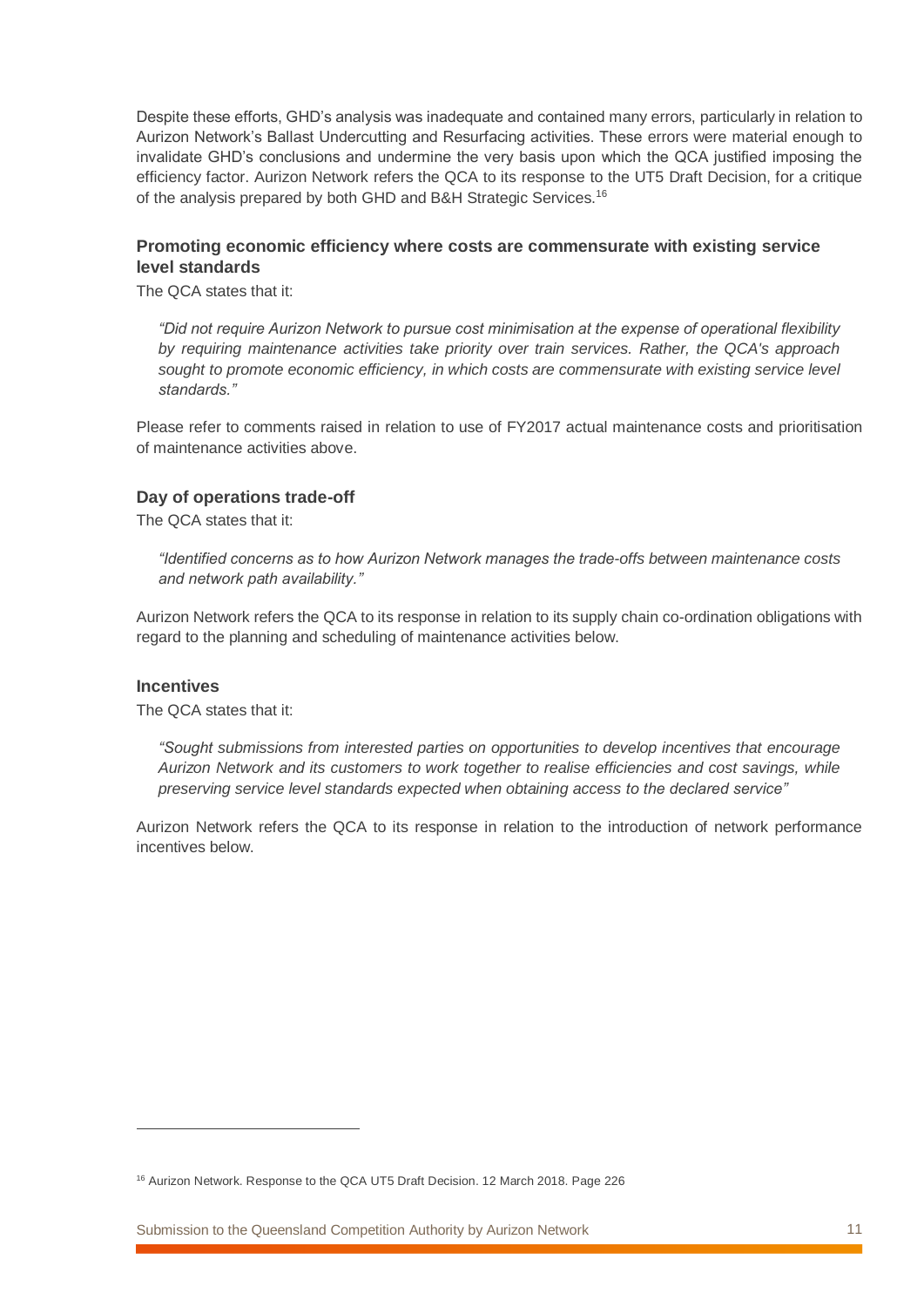# <span id="page-11-0"></span>**Determining the UT5 Maintenance Allowance**

Aurizon Network is encouraged by the QCA's preliminary views to accept its revised maintenance cost proposal, but troubled by the timing of the QCA's suggested changes to the access regime framework – namely the potential introduction of asymmetric network performance incentives and further reporting obligations under a maintenance performance monitoring framework.

The QCA's UT5 Draft Decision provides for "lowest cost" maintenance delivery, without considering the operational and logistical changes that would be required to give effect to such a strategy. Given the retrospective application (to 1 July 2017) of the maintenance allowances, which will ultimately be provided under the UT5 Final Decision, Aurizon Network has had no choice but to align the way in which it delivers maintenance activities to the approach advocated in the UT5 Draft Decision by the QCA and its consultants. These changes are likely to have an impact to the future operation of the CQCN and importantly the throughput outcomes expected by Aurizon Network's customers.

Aurizon Network considers its revised maintenance cost proposal, as outlined in its response to the UT5 Draft Decision and supported by further evidence provided to the QCA in response to multiple RFIs, to reflect the efficient practices of a network owner seeking to optimise overall supply chain efficiency and consistent with the expectations of its customers.

For Aurizon Network to assess whether the maintenance allowance contemplated in the Consultation Paper is adequate, it needs to understand how it interacts with other aspects of our proposal such as the proposed return and operating cost allowance. Similarly, without a detailed understanding of the QCA's position on more prescriptive matters proposed throughout the Consultation Paper (for example additional compliance reporting or performance based incentive obligations), it is difficult to appropriately and accurately comment on what maintenance allowance is necessary. The QCA must recognise the additional risks and costs associated with such obligations and the corresponding increases required to proposed return and operating cost allowances from those proposed in Aurizon Network's response to the UT5 Draft Decision.

### <span id="page-11-1"></span>Establishing an appropriate base year for maintenance costs

Aurizon Network reiterates its position (as articulated in its response to the UT5 Draft Decision), that the bottom-up methodology provides a comprehensive, and both prudent and efficient representation of the costs Aurizon Network will incur to deliver the ballast undercutting program for the UT5 regulatory period. To understand the rationale for the variation in ballast undercutting costs between the UT5 DAU and Aurizon Network's response to the UT5 Draft Decision, the QCA (and stakeholders) must understand the basis upon which the cost proposals under both submissions were derived.

### **Ballast undercutting costs – UT5 Initial Proposal**

At the time of drafting the UT5 DAU, the QCA had only recently issued final approval of the UT4<sup>17</sup>, which was to approve a unit rate for mainline ballast undercutting of \$400,000 per kilometre in FY2015 (**QCA's Unit Rate**).

In its explanatory note accompanying its UT5 DAU submission, Aurizon Network highlighted that in setting the QCA's Unit Rate, the QCA failed to appropriately consider a number of operational factors that are reasonably required to deliver an effective ballast undercutting program. <sup>18</sup> Aurizon Network clearly stated that its own (internal) cost forecasts for the UT5 regulatory period exceeded the allowance that would be

<sup>&</sup>lt;sup>17</sup> UT4 Final Approval was granted on 11 October 2016.

<sup>18</sup> Aurizon Network. Submission 2017 Draft Access Undertaking. 30 November 2016 (specifically pages 167-168)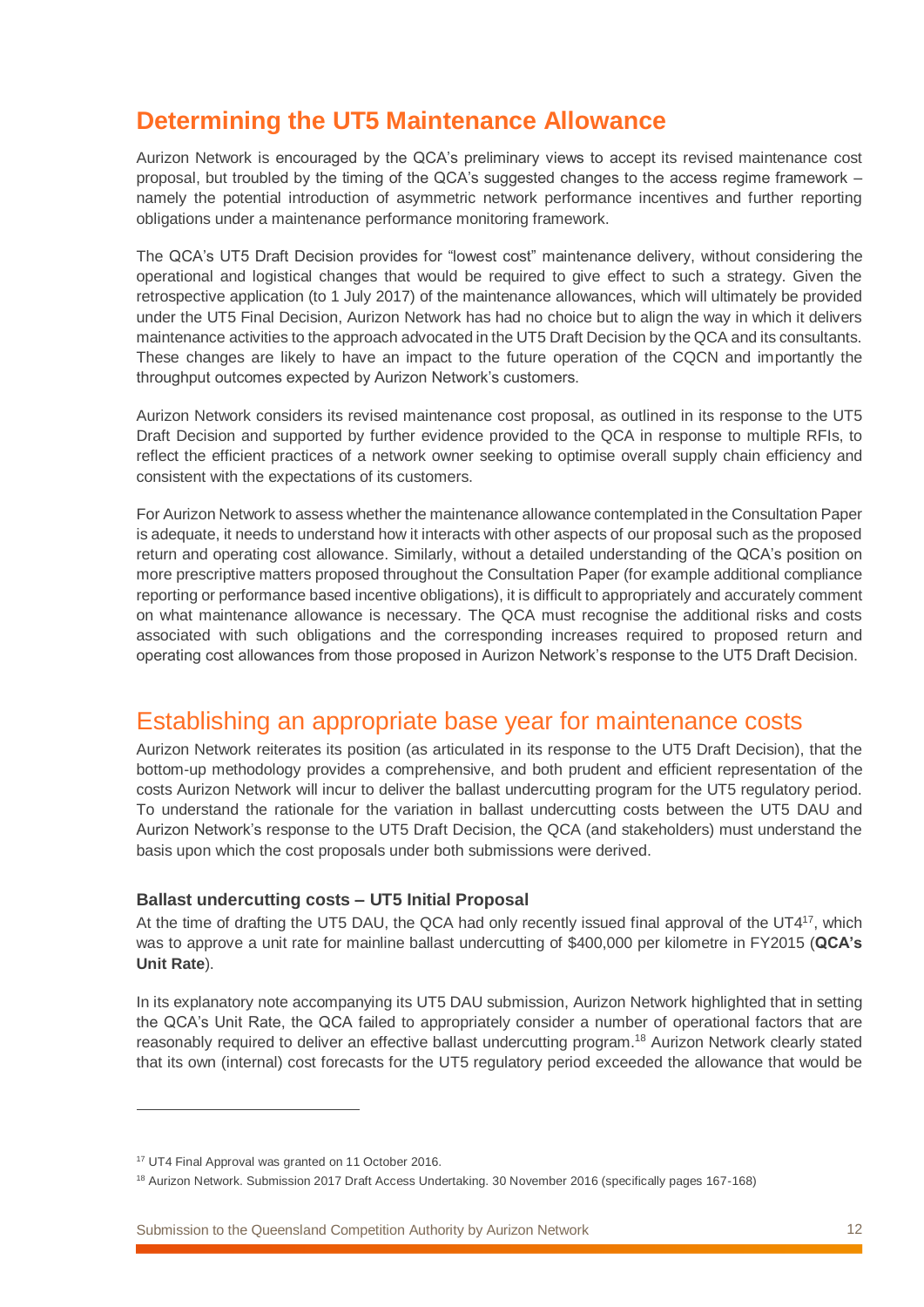provided by retaining the QCA's Unit Rate. In other words, Aurizon Network's UT5 proposal to retain the QCA Unit Rate represented a substantial efficiency challenge in itself.

While acknowledging that it would not provide adequate compensation for the ballast undercutting program, Aurizon Network proposed to retain the QCA Unit Rate (with appropriate escalation at the Maintenance Cost Index (**MCI**)) for the UT5 regulatory period, in the interests of expediting the approval of the UT5 DAU. Using this methodology, Aurizon Network requested an allowance for mainline undercutting (direct costs, excluding costs of the GPR survey) of \$250.3m over the four-year regulatory period as shown in [Table 1.](#page-12-0)

<span id="page-12-0"></span>

|  | Table 1. UT5 Initial Proposed Ballast Undercutting Costs |
|--|----------------------------------------------------------|
|  |                                                          |

| <b>Ballast Undercutting - Mainline (\$m)</b> 2017/18 |      | 2018/19 | 2019/20 | . 2020/21 | <b>STOTAL</b> |
|------------------------------------------------------|------|---------|---------|-----------|---------------|
| Aurizon Network - 2017DAU                            | 59.0 | 60.0    | 65.0    | 66.2      | 250.3         |

### **QCA UT5 Draft Decision (December 2017)**

The UT5 Draft Decision refused to approve Aurizon Network's proposed methodology for mainline undercutting. A common theme in stakeholder submissions was that *"the approval of maintenance*  expenditure in UT4 does not necessarily mean that it is appropriate for UT5".<sup>19</sup>

Ultimately, the UT5 Draft Decision provided for a ballast undercutting allowance that was fundamentally aligned to Aurizon Network's actual expenditure in FY2017, and incorporated a cumulative "efficiency factor", which had the effect of further reducing the funds that would be available to deliver this CQCN ballast undercutting program. Under the UT5 Draft Decision, the total allowance for mainline undercutting (direct costs, excluding costs of the GPR survey) was \$214.2m over the four-year regulatory control period as shown in [Table 2.](#page-12-1)

The effect of the QCA's proposed efficiency factor is to reduce Aurizon Network's allowance for Ballast Undercutting - Mainline activities by a further \$6.5m between FY2019 – FY2021.

| <b>Ballast Undercutting - Mainline (\$m)</b> | 2017/18 | 2018/19 | 2019/20 | 2020/21 | TOTAL |
|----------------------------------------------|---------|---------|---------|---------|-------|
| Aurizon Network - 2017DAU                    | 59.0    | 60.0    | 65.0    | 66.2    | 250.3 |
| QCA DD - excluding efficiency factor         | 52.1    | 53.1    | 53.9    | 55.0    | 2142  |
| DD variance to 2017DAU                       | (6.8)   | (6.9)   | (11.1)  | (11.2)  | 36.1) |

#### <span id="page-12-1"></span>**Table 2. QCA UT5 Draft Decision – Ballast Undercutting**

### **Aurizon Network's Response to the QCA Draft Decision (March 2018)**

In response to the UT5 Draft Decision, Aurizon Network sought to address the concerns raised by the QCA and stakeholders regarding a lack of specific detail within the UT5 DAU. Aurizon Network has provided a summary of its response to these concerns below.

### **Bottom-up costing estimate**

 $\overline{a}$ 

Aurizon Network submitted a revised proposal for mainline undercutting, that was based on a detailed, bottom-up model which incorporated factors relevant to operational plans and associated costs to execute those plans. The bottom-up models were prepared by experienced personnel in the Mechanised Production and Network Finance teams, who have the detailed understanding, knowledge and experience of all aspects of the ballast undercutting operation from both a planning and execution perspective. Factors such

<sup>19</sup> QCA, Draft Decision, Aurizon Network's 2017 Draft Access Undertaking, December 2017, pg. 267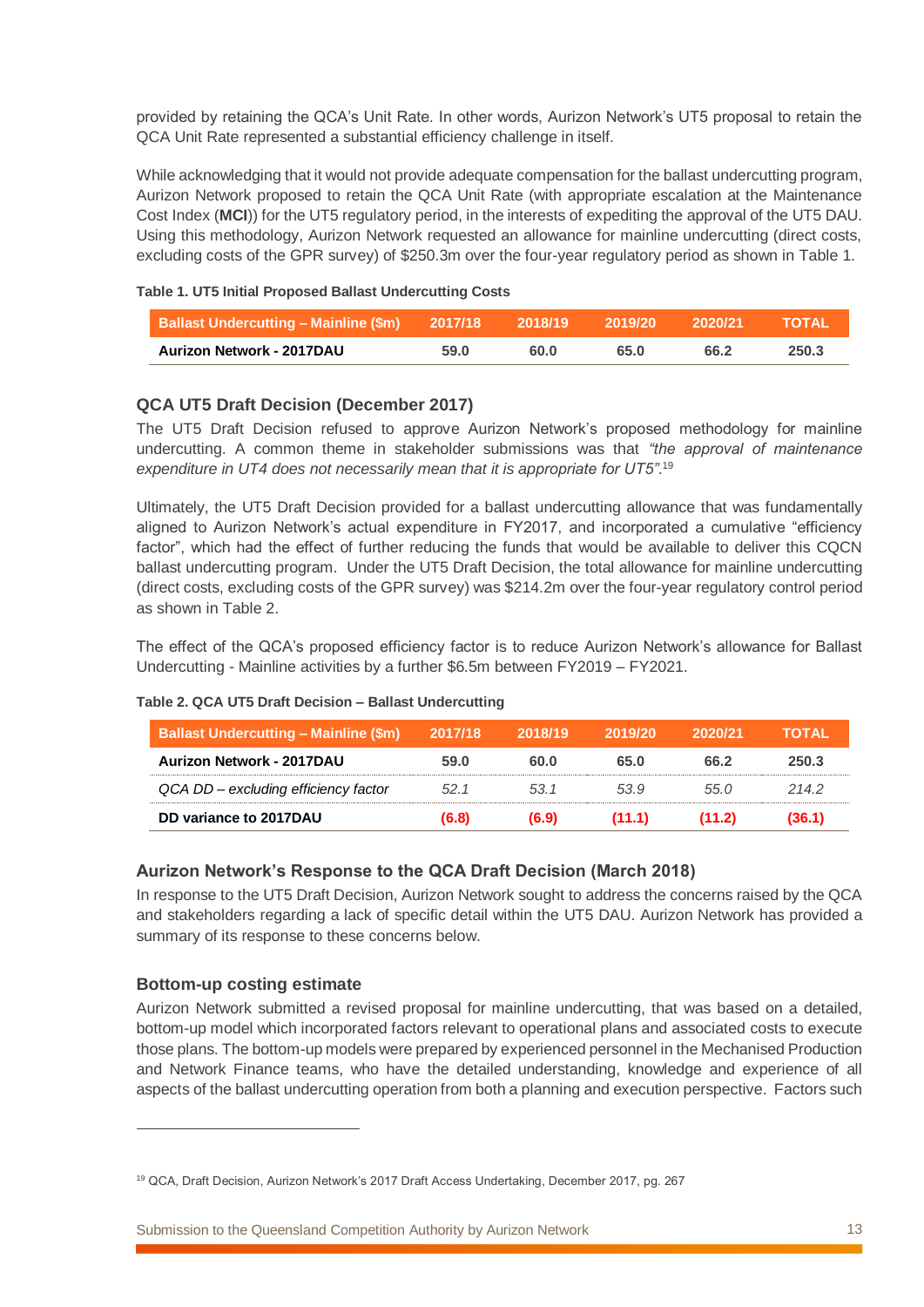as fouling levels, track access, geography, distance from stow location and climatic conditions (moisture, rainfall, heat) will all play a role in determining the costs that ballast undercutting activities can ultimately be delivered for.

As articulated in Aurizon Network's response to the UT5 Draft Decision, the bottom-up models have also made provision for a number of cost and productivity challenges which will be targeted during the UT5 regulatory period, and expected operational/plant maintenance requirements associated with the introduction of the high-production undercutter (the RM902) from FY2020.

Aurizon Network has provided these detailed models to the QCA for review, as it provides tangible evidence of the effort and rigour of Aurizon Network's cost forecasts for mechanised production activities for the UT5 regulatory period. In response to the UT5 Draft Decision, Aurizon Network has proposed a total allowance for mainline undercutting (direct costs, excluding costs of the GPR survey) of \$262.0m as shown in [Table](#page-13-0)  [3.](#page-13-0) The \$11.7m variance between the initial UT5 submission and Aurizon Network's response to the UT5 Draft Decision reflects the difference in 'unit rate' and 'bottom-up' costing methodologies. It further supports Aurizon Network's claims that its UT5 proposal was an inherent efficiency challenge.

| <b>Ballast Undercutting - Mainline (\$m)</b>               | 2017/18 | 2018/19 | 2019/20 | 2020/21 | ΤΩΤΑΙ |
|------------------------------------------------------------|---------|---------|---------|---------|-------|
| Aurizon Network - 2017DAU                                  | 59.0    | 60 O    | 65 O    | 66 2    | 250.3 |
| QCA DD-excl efficiency factor                              | .521    | .531    | 53.9    | .55 N   | 2142  |
| <b>Aurizon Network DD response</b>                         | 62 O    | 62 4    | 67 6    | 69 9    | 262.0 |
| DD response variance to 2017DAU                            | 3.O     | 2 A     | 2 6     |         | 11.7  |
| DD response variance to QCA DD -<br>excl efficiency factor | 9.9     | 93      | 13.7    | 14.9    | 47 R  |

#### <span id="page-13-0"></span>**Table 3. Aurizon Network – Response to the UT5 Draft Decision**

As articulated in Aurizon Network's response to the UT5 Draft Decision, the cost uplift Aurizon Network is seeking in FY2020 and FY2021 is primarily driven by increased plant maintenance costs associated with the introduction of the high-production undercutter.

The business case documentation supporting the procurement of the RM902 (and provided to the QCA during the period March to May 2017 as part of its detailed investigations), and the primary motivation for purchasing a high-production undercutter was to minimise the supply chain impact of ballast undercutting production. Aurizon Network considers this to be of importance where demand is such that maximising supply chain throughput is paramount. Through its improved productive capability, the RM902 is expected to require shorter possession times to complete undercutting tasks relative to the RM900.

#### **Table 4. QCA UT5 Draft Decision - Comparison of key attributes of Aurizon Network's Ballast undercutter**

| <b>RM900</b>          | <b>RM902</b>                                                                                                                                     |
|-----------------------|--------------------------------------------------------------------------------------------------------------------------------------------------|
| 11 belts              | 37 belts                                                                                                                                         |
| 2 screeners           | 4 screeners                                                                                                                                      |
| 3 engines             | 17 engines                                                                                                                                       |
| 3km of hydraulic hose | 17km of hydraulic hose                                                                                                                           |
|                       | The requirement for pneumatics, electronics and<br>electrics of the RM902 is approximately double the<br>requirement of the existing undercutter |

To achieve this increase in productive capability, the RM902 is a larger, more complex machine than the RM900. This difference is illustrated in the table above, which has been reproduced from Aurizon Network's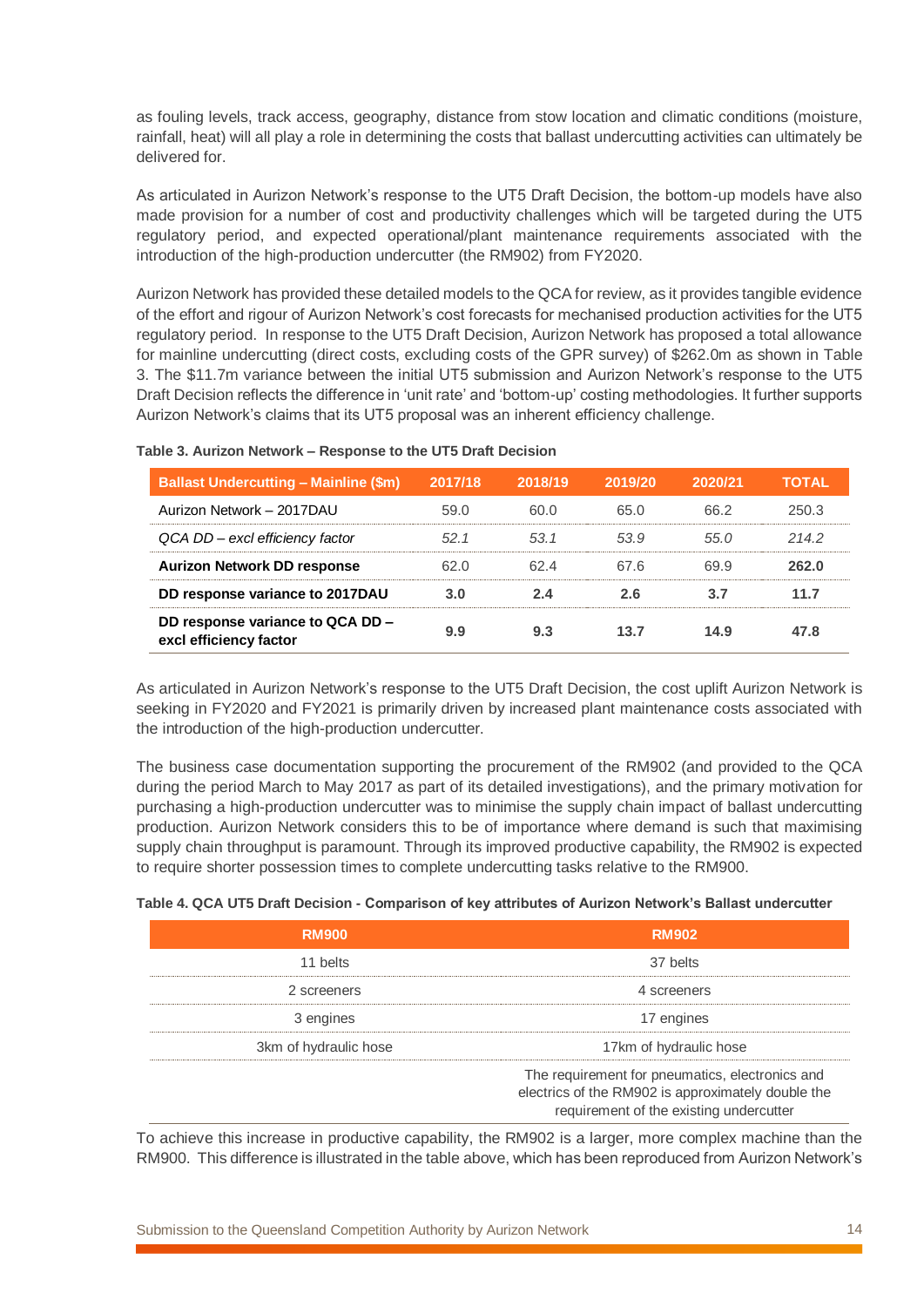response to the UT5 Draft Decision.<sup>20</sup> The difference in scale and physical characteristics and the associated increase in plant maintenance requirements are the primary drivers of the cost differential between FY2019 and FY2020.

### **FY2017 base year approach**

As articulated in its response to the UT5 Draft Decision, Aurizon Network submits that maintenance costs incurred in FY2017 were lower than average due to a number of unique factors. Allowances for the UT5 regulatory period that are based on an extrapolation of FY2017 costs would not be sufficient to permit Aurizon Network to recover the efficient costs of ballast undercutting.

Aurizon Network subsequently sought to normalize these unit rates for the various 'unique' factors outlined in its response to the UT5 Draft Decision. It should be noted that even with 'normalisation', the application of the FY2017 base year would not adequately account for additional costs attributable to the introduction of the new ballast undercutter (RM902), which is expected to be operating in the CQCN from FY2020 onwards.

Aurizon Network submits that its bottom-up costing model is the most appropriate reflection of the efficient costs for the CQCN ballast undercutting program during the UT5 regulatory period. For clarity, the normalisation adjustments for ballast undercutting and resurfacing activities will only be relevant if the QCA refuses to approve Aurizon Network's detailed bottom-up costing and scope models.

# <span id="page-14-0"></span>Prudent adjustments to Aurizon Network's actual cost base

[Table 5](#page-14-1) details Aurizon Network's comments in relation to the prudent adjustments to be made to its actual cost base as raised by the QCA.

| <b>Aurizon Network's</b><br>proposed<br>adjustments to the<br>base-year                                                                        | <b>QCA's understanding</b><br>at the draft decision<br>stage                                                                                                                                                                                                                                                         | <b>Aurizon Network Comment</b>                                                                                                                                                                                                                                                                                                                                                                                                                                                                                                                                                                                                                                                                                                                                                                                                                                                                                |
|------------------------------------------------------------------------------------------------------------------------------------------------|----------------------------------------------------------------------------------------------------------------------------------------------------------------------------------------------------------------------------------------------------------------------------------------------------------------------|---------------------------------------------------------------------------------------------------------------------------------------------------------------------------------------------------------------------------------------------------------------------------------------------------------------------------------------------------------------------------------------------------------------------------------------------------------------------------------------------------------------------------------------------------------------------------------------------------------------------------------------------------------------------------------------------------------------------------------------------------------------------------------------------------------------------------------------------------------------------------------------------------------------|
| Flood rectification<br>work post Tropical<br>Cyclone Debbie has<br>resulted in<br>understated labour<br>costs for general<br>track activities. | The QCA's draft decision<br>included a proposed<br>adjustment to FY2017<br>general track costs<br>equivalent to<br>\$2m (FY\$2015) to reflect<br>an increase in volumes in<br>FY2018 to, amongst<br>other things, give<br>consideration to Cyclone<br>Debbie impacts on<br>ordinary labour forecast<br>requirements. | The QCA's UT5 Draft Decision states:<br>"The QCA has increased the general maintenance<br>category to account for the QCA's draft decision on<br>forecast coal volumes during the UT5 undertaking period.<br>To do this, we have increased the proposed allowance for<br>general maintenance by assuming that 50 per cent of<br>costs as measured on a \$/GTK basis are variable." (QCA,<br>Draft Decision Aurizon Network's 2017 Draft Access<br>undertaking, December 2017, pg 287)<br>Among other drivers, the scope of some maintenance<br>works is a function of volume; i.e. for a number of<br>maintenance tasks, as volume increases, so too does the<br>wear and tear on rail infrastructure, which will ultimately<br>require additional work to remain safe and fit for purpose.<br>proposed by the QCA is<br>The<br>adjustment<br>not<br>unreasonable in the context of allowing for the expected |
|                                                                                                                                                |                                                                                                                                                                                                                                                                                                                      |                                                                                                                                                                                                                                                                                                                                                                                                                                                                                                                                                                                                                                                                                                                                                                                                                                                                                                               |

#### <span id="page-14-1"></span>**Table 5. Aurizon Network – Comments on adjustments to base-year**

Submission to the Queensland Competition Authority by Aurizon Network 15

<sup>&</sup>lt;sup>20 20</sup> Aurizon Network. Response to the QCA UT5 Draft Decision. 12 March 2018. Page 215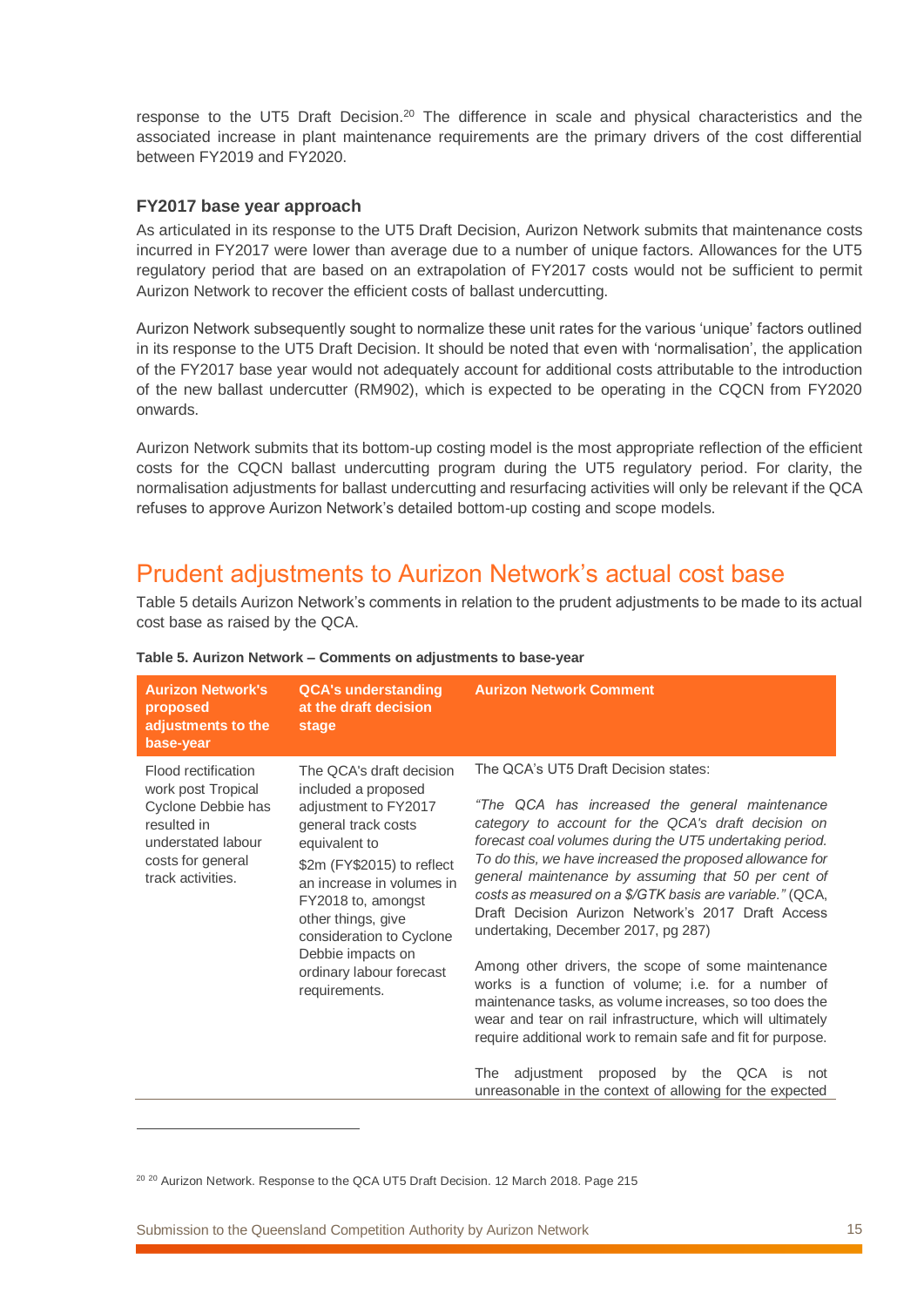**Aurizon Network's proposed adjustments to the base-year QCA's understanding at the draft decision stage Aurizon Network Comment** increase in the maintenance scope that is variable with volume. Nevertheless, the methodology applied by the QCA to determine the associated cost adjustment has the effect of under-compensating Aurizon Network for the labour costs attributable to maintenance workers who would be responsible for performing the additional scope. Essentially, the unit rates calculated by the QCA are artificially low, by virtue of the fact that they exclude \$1.613m of ordinary labour, which would (in the absence of a major flood event) be performing 'business as usual' maintenance tasks on the CQCN. At no stage does the UT5 Draft Decision appear to contemplate that the proposed unit rate adjustment accounts for ordinary labour costs that were booked to flood rectification work. All costs attributable to the flood rectification (including ordinary labour costs) were booked to Cost Centres which were separate and distinct from 'business as usual' CQCN maintenance tasks. As a consequence, these ordinary labour costs were omitted from the General Track Maintenance costs considered by the QCA when setting the forecast base year for the UT5 Regulatory Period. Aurizon Network contends that the unit rate adjustment proposed by the QCA does not in any way compensate Aurizon Network for the efficient cost of labour within the General Track Maintenance category. Should the QCA fail to approve this normalization, Aurizon Network may (rationally) seek to outsource all future flood rectification work, with internal labour resources directed to remain focused on 'business-asusual' Network Maintenance Plan (**NMP**) work even in the face of severe weather-related network disruptions. As a consequence, this may adversely impact the time taken to recover from such weather-related disruptions. For the structures cost category, applying FY2017 costs is appropriate as they include costs related to the 'floodreadiness' programme. The QCA's draft decision applied Aurizon Network's proposed 2017 DAU costs for structures. We note these costs allowed for increased scope to support what was referred to as a 'storm readiness' regime in Aurizon Network's 2017 DAU proposal. The effective maintenance of structures such as culverts, drains and bridges is critical for promoting the stability and integrity of track infrastructure. If water can pool/pond around track infrastructure, it considerably weakens the surrounding soil upon which track infrastructure is built, directly impacting its resilience to force. If left unchecked, formation, embankments and culverts are more likely to be adversely impacted and suffer significant damage (including formation failure, scour and complete washout) from heavy rainfall and extreme weather events. The impacts of complete washout are significant both in terms of financial impact and supply chain interruption (lost throughput).

> In the context of flood readiness and wet weather preparation, the identification and remediation of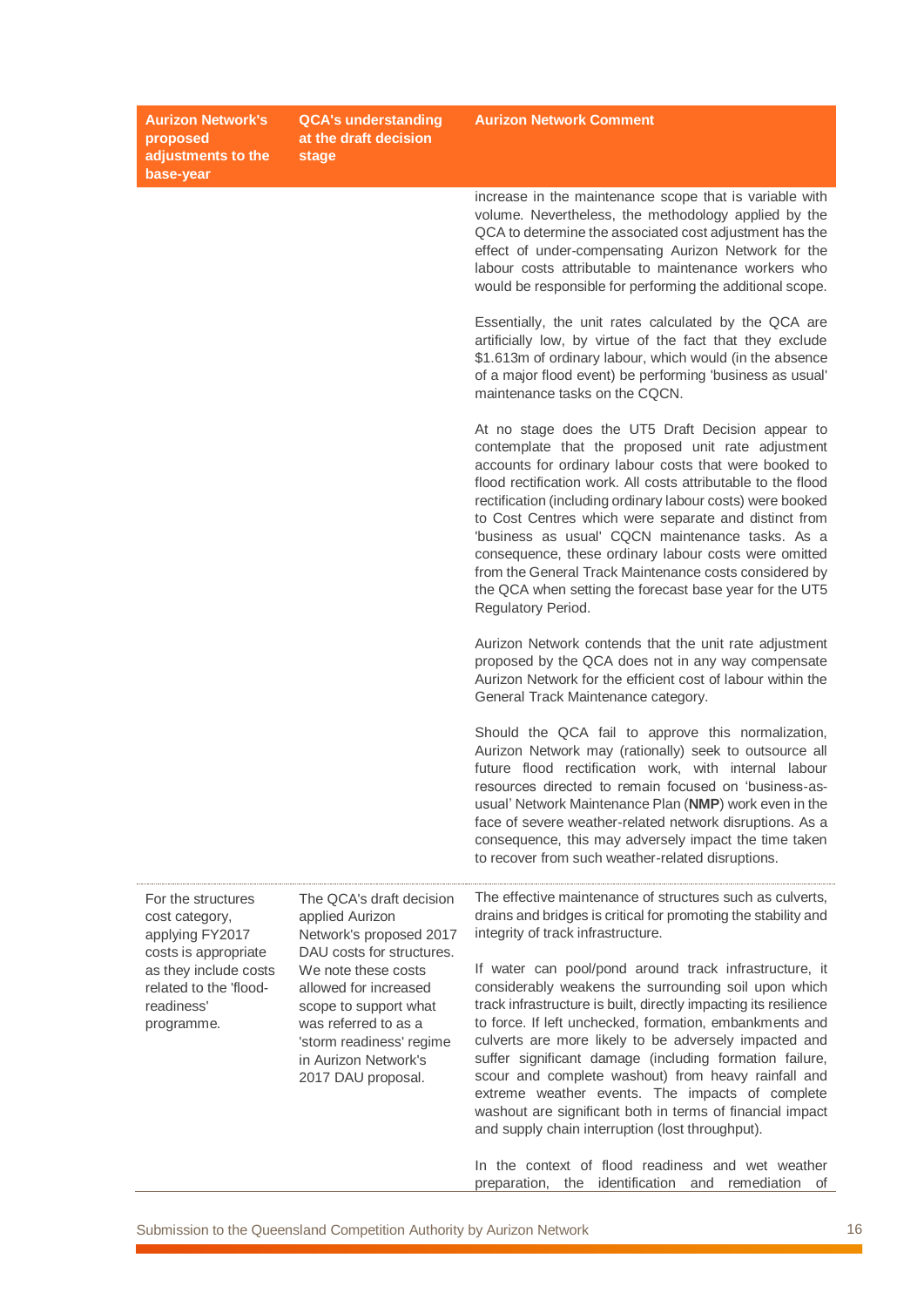| <b>Aurizon Network's</b><br>proposed<br>adjustments to the<br>base-year                                                                                             | <b>QCA's understanding</b><br>at the draft decision<br>stage                                                                                                                   | <b>Aurizon Network Comment</b>                                                                                                                                                                                                                                                                                                                                                                         |
|---------------------------------------------------------------------------------------------------------------------------------------------------------------------|--------------------------------------------------------------------------------------------------------------------------------------------------------------------------------|--------------------------------------------------------------------------------------------------------------------------------------------------------------------------------------------------------------------------------------------------------------------------------------------------------------------------------------------------------------------------------------------------------|
|                                                                                                                                                                     |                                                                                                                                                                                | blockages in culverts and drains throughout the CQCN is<br>an essential preventative maintenance activity.                                                                                                                                                                                                                                                                                             |
|                                                                                                                                                                     |                                                                                                                                                                                | Aurizon Network has, in recent years, diverted additional<br>funding to the structures cost category in FY2016 and<br>FY2017 to clear blockages and keep water away from<br>track. This expenditure has helped to mitigate the severity<br>and extent of track rectification works from recent tropical<br>cyclones.                                                                                   |
|                                                                                                                                                                     |                                                                                                                                                                                | The Structures category was one of the only maintenance<br>task where the QCA retained FY2015 as the forecasting<br>base year. Aurizon Network submits that FY2017<br>expenditure for the Structures category provides a more<br>appropriate reflection of future structure maintenance<br>requirements.                                                                                               |
| <b>Ballast screenability</b><br>during FY2017 was 3<br>per cent higher than<br>the UT4 average of<br>71 per cent, resulting<br>in reduced ballast<br>costs. The UT4 | The QCA's draft decision<br>did not provide an<br>adjustment for this factor.                                                                                                  | The costs of each ballast undercutting job can vary<br>depending on a number of site-specific factors, including<br>fouling levels, track access, geography, distance from<br>stow location and climatic conditions (moisture, rainfall,<br>heat). Similarly, the mode of undercutting (whether by the<br>RM900, or by excavator) is also a key determinant of the<br>unit rates that can be achieved. |
| average should be<br>applied.                                                                                                                                       |                                                                                                                                                                                | These factors can vary from year-to-year and by individual<br>job site. Basing an allowance on FY2017, a year<br>characterised by higher than average screenability, has<br>the effect of understating costs associated with the ballast<br>cleaning operation. For instance, it is likely to understate<br>the quantum of ballast material required to be purchased<br>in an average year.            |
|                                                                                                                                                                     |                                                                                                                                                                                | Given this annual variability, Aurizon Network's response<br>to the UT5 Draft Decision seeks an allowance for mainline<br>ballast undercutting that reflects the average rate of<br>screenability/total excavation achieved during the UT4<br>regulatory period.                                                                                                                                       |
| Stockpiles of<br>cascaded ballast                                                                                                                                   | Aurizon Network's<br>FY2017 Maintenance                                                                                                                                        | Aurizon Network's evolving ballast procurement method<br>involves the following key aspects:                                                                                                                                                                                                                                                                                                           |
| (ballast material not<br>fully utilised in<br>FY2016) was used in<br>FY2017, reducing<br>ballast costs in<br>FY2017.                                                | Cost Report did not<br>mention the once-off<br>savings resulting from<br>cascaded ballast, hence<br>the QCA's draft decision<br>did not make an<br>adjustment for this factor. | compressing job planning timeframes so that<br>pre-digs are conducted closer to the date of<br>planned job execution. This enables the<br>Mechanised Production teams to plan with<br>greater accuracy as the worksite is less likely to<br>be impacted by factors (such as weather) that<br>can have a material impact on site condition (and<br>hence, quantum of ballast required);                 |
|                                                                                                                                                                     |                                                                                                                                                                                | incorporating more conservative contingency<br>$\bullet$<br>factors for ballast consumption within the<br>planning models; and                                                                                                                                                                                                                                                                         |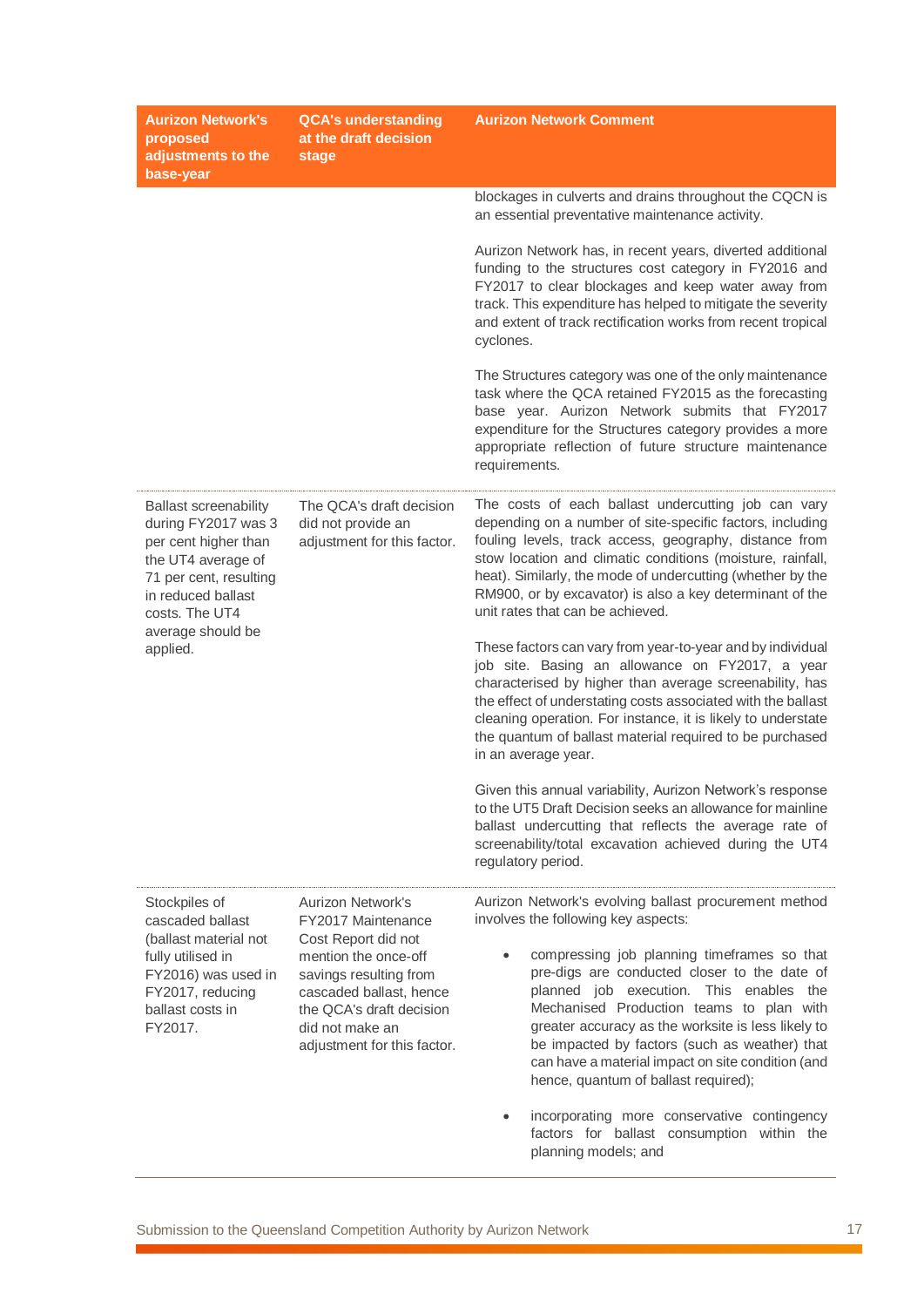| <b>Aurizon Network's</b><br>proposed<br>adjustments to the<br>base-year                                                                                                                                                                                                                                                                        | <b>QCA's understanding</b><br>at the draft decision<br>stage                                                                                                                                                                                                                           | <b>Aurizon Network Comment</b>                                                                                                                                                                                                                                                                                                                                                                                                                                                                                                                                                                                                                                                                                                                                           |
|------------------------------------------------------------------------------------------------------------------------------------------------------------------------------------------------------------------------------------------------------------------------------------------------------------------------------------------------|----------------------------------------------------------------------------------------------------------------------------------------------------------------------------------------------------------------------------------------------------------------------------------------|--------------------------------------------------------------------------------------------------------------------------------------------------------------------------------------------------------------------------------------------------------------------------------------------------------------------------------------------------------------------------------------------------------------------------------------------------------------------------------------------------------------------------------------------------------------------------------------------------------------------------------------------------------------------------------------------------------------------------------------------------------------------------|
|                                                                                                                                                                                                                                                                                                                                                |                                                                                                                                                                                                                                                                                        | initiating<br>regular<br>monthly<br>meetings<br>with<br>$\bullet$<br>procurement - around ballast quality, upcoming<br>work and changes in programmed locations.<br>Through a process of continual learning and refinement,<br>the Mechanised Production team has adjusted it's<br>planning models with a view to 'right-sizing' the quantum<br>of ballast ordered for each planned job. The effect of<br>which is to achieve greater forecasting accuracy around<br>future ballast requirements, thereby reducing the<br>probability that excess (or insufficient) ballast will be<br>ordered.<br>As a result of the above process refinements, Aurizon<br>Network has incorporated expected savings into its<br>bottom-up costing for Ballast Undercutting proposed in |
|                                                                                                                                                                                                                                                                                                                                                |                                                                                                                                                                                                                                                                                        | response to the UT5 Draft Decision.                                                                                                                                                                                                                                                                                                                                                                                                                                                                                                                                                                                                                                                                                                                                      |
| The expected<br>average costs of<br>plant maintenance for<br>ballast undercutting<br>and resurfacing is<br>expected to be<br>greater in UT5, due to<br>varying maintenance<br>cycles and new<br>machinery with<br>different physical<br>characteristics. This<br>will result in an<br>increase to the UT5<br>cost base by \$5.1m<br>and \$2.4m | Aurizon Network's<br>FY2017 Maintenance<br>Cost Report did not make<br>clear savings<br>experienced through<br>reduced plant<br>maintenance costs in<br>FY2017 were once- off<br>occurrences. The QCA's<br>draft decision therefore<br>did not make<br>adjustments for this<br>factor. | Aurizon Network has provided the QCA with detailed<br>maintenance schedules for all mechanised production<br>machinery for FY2017, and for the duration of the UT5<br>regulatory period.<br>Aurizon Network<br>expects<br>an<br>increase<br>in<br>plant<br>maintenance with the introduction of the RM902.<br>In the context of the Resurfacing operation, savings were<br>realised in FY2017, because some of Aurizon Network's<br>high production resurfacing fleet were still under warranty,<br>hence costs of relevant repairs were covered by the<br>Original Equipment Manufacturer (OEM). This warranty<br>does not extend into the UT5 regulatory period.                                                                                                       |

### Introducing network performance incentives

<span id="page-17-0"></span>respectively.

 $\overline{a}$ 

As noted in our response to the QCA's Issues Paper on the Review of Declared Services in the CQCN dated 30 May 2018, Aurizon Network submits that *"the nature and application of the existing regulatory framework acts as a disincentive for investment in long-term rail infrastructure",* and *"short-term innovation is being impaired due to the lack of incentive or reward within the current regulatory regime".<sup>21</sup>*

Aurizon Network therefore agrees that an opportunity exists to introduce some form of symmetrical performance incentives into the access regime framework, however to do so at such a late stage in the process of approving UT5 is inappropriate. Any discussion regarding the inclusion of an incentive

<sup>&</sup>lt;sup>21</sup> Aurizon Network. Submission to the QCA titled Review of Declared Services in the Central Queensland Coal Network. 30 May 2018.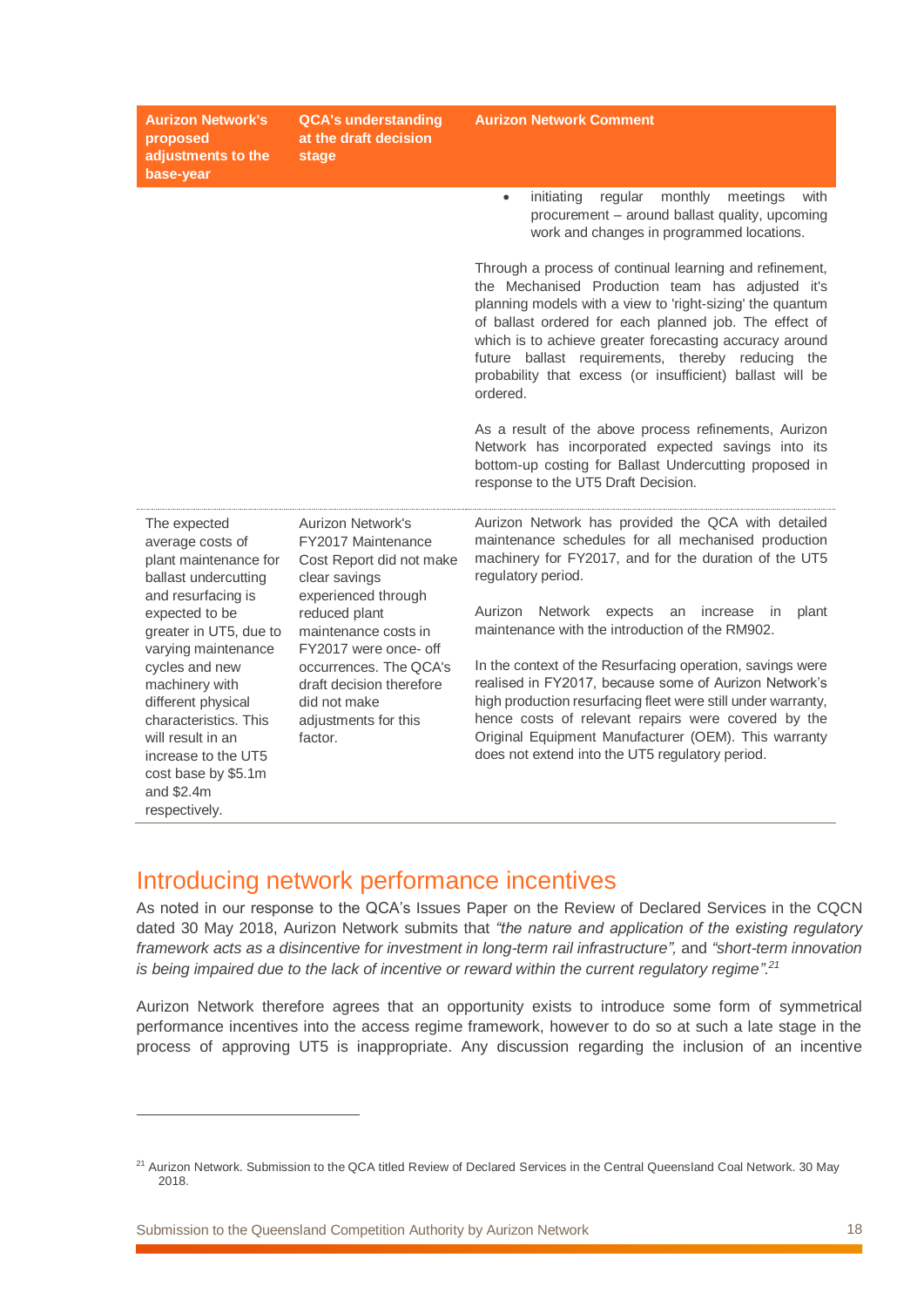framework should have occurred at the commencement of the UT5 process following the QCA's Initial Undertaking Notice in May 2016 to Aurizon Network.

Further, and as previously noted in response to the UT5 Draft Decision, Aurizon Network contends that the grounds for inclusion of an efficiency factor into the UT5 Draft Decision appear to be based on erroneous or unsubstantiated and arbitrary assumptions by the QCA's consultants in relation to our maintenance allowances.<sup>22</sup> Aurizon Network has already incorporated forecast efficiencies in its revised proposed maintenance costs, as a result there is no basis for further application of an efficiency factor.<sup>23</sup> The application of an efficiency factor as it currently stands under the UT5 Draft Decision will result in an outcome whereby Aurizon Network will not be permitted to recover its efficient cost of maintaining the declared service.<sup>24</sup> Aurizon Network considers that the QCA's assessment of its maintenance allowance as outlined in the UT5 Draft Decision contains material errors and therefore the notion of building an incentive scheme around a proposed efficiency factor to be equally flawed at this point in time.

Aurizon Network also notes that the efficiency factor involves an inherent downward bias based upon the QCA's own review methodology as the QCA has not also undertaken a top down assessment to consider the overall efficiency of the maintenance program. The QCA's current methodology, applying a bottom-up approach, only makes downward adjustments on any submitted costs, which reflect the current cost of service delivery. A bottom-up review process is orientated towards identifying inefficiencies rather than a more balanced top-down approach which would consider the firm's efficiencies against peers in other aspects of the maintenance program. Given this inherent bias in assessing efficiencies, it would seem that any network performance scheme imposed by the QCA is likely to be subject to error resulting in material impacts to the regulated entity.

The QCA has also acknowledged that the design of a performance scheme is inherently complex.<sup>25</sup> Targeting a single element of the Aurizon Network operations is unlikely to achieve the objectives associated with this type of scheme and deliver the desired efficient outcomes associated with Aurizon Network's overall performance. Instead an incentive framework must be holistic, and will therefore likely provide for a combination of approaches accounting for individual elements of the cost base (such as its approach to capital, operating and maintenance planning), over which Aurizon Network has direct control.

Importantly, an incentive framework should be designed from a commercial perspective, not just based on theoretical economic principles.<sup>26</sup> Incentives that work best are those that are designed to recognise the commercial realities of operating the CQCN and seek to find an appropriate balance between the service provider and users of the declared service. Without an understanding of the commercial drivers facing Aurizon Network, an incentive framework may be at risk of being both ineffective and creating perverse outcomes. On this basis, Aurizon Network does not consider the QCA, as a regulator, to be best placed to design an incentive framework applicable to maintenance activities (or other activities) in the CQCN.

Incentive mechanisms will be significantly more effective and enduring where they are the outcome of bilateral negotiations between the service provider and its customers. The outcomes of these negotiations would also ensure that the framework provides an appropriate balance of interests and will be mutually beneficial by targeting those areas of most value and relevance to the parties. The complexity and

<sup>&</sup>lt;sup>22</sup> For example, and as previously highlighted in response to the UT5 Draft Decision, Aurizon Network consider the basis for GHD's assumptions in relation to the production rate of the RM900 to be unclear and without basis for support. GHD has not provided the QCA with sufficient evidence supporting its choice of linear production rate, nor any evidence to demonstrate that this rate is an achievable average given expected operating conditions.

 $23$  Ibid.  $24$  Ibid.

<sup>&</sup>lt;sup>25</sup> Queensland Competition Authority. Consultation Paper: Aurizon Network's 2017 draft access undertaking: maintenance allowance and practices. May 2018.

<sup>&</sup>lt;sup>26</sup> KPMG. Optimising Network Incentives: Alternative approaches to promoting efficient network investment. A report for the Energy Market Transformation Project Team. January 2018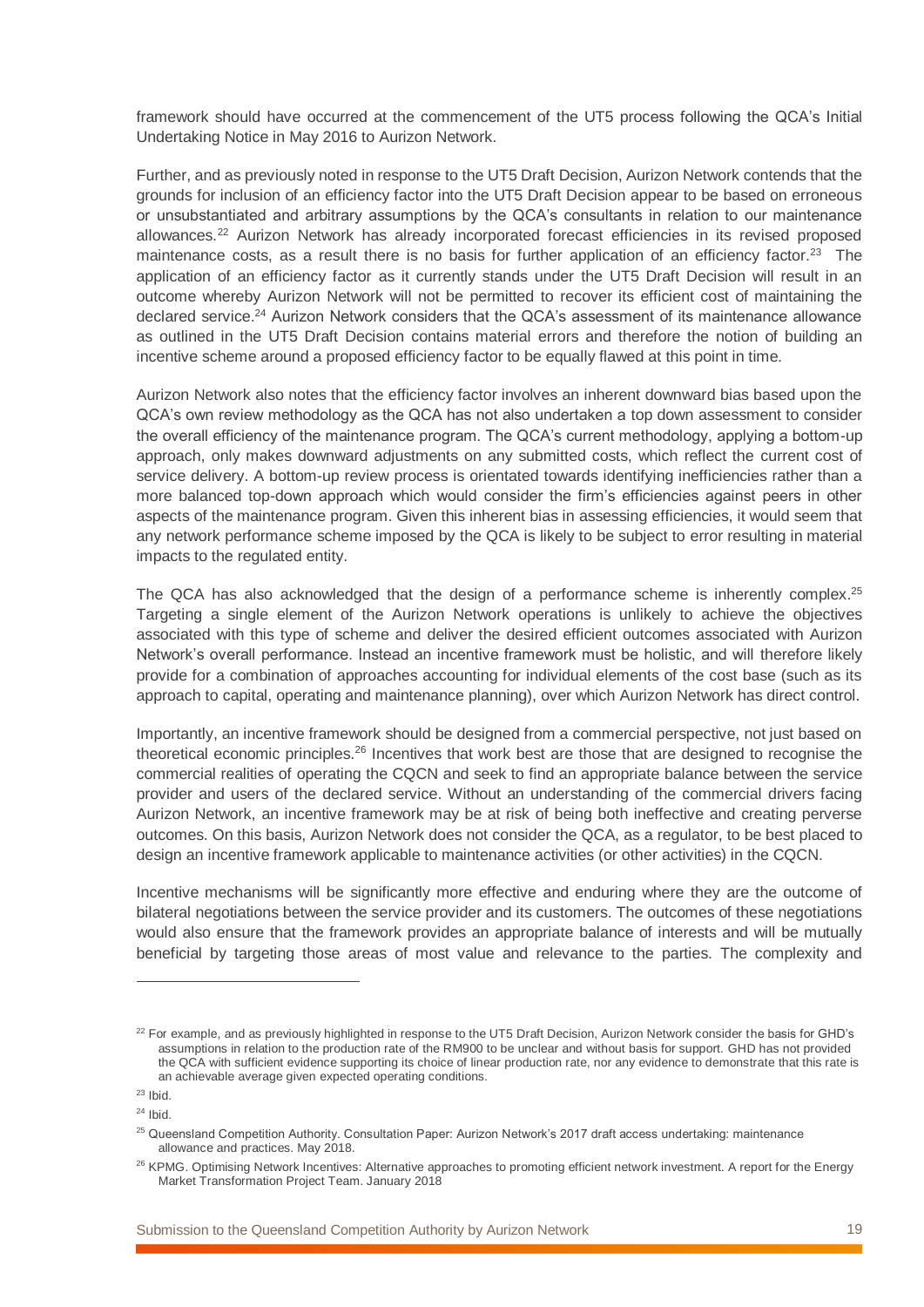timeframes associated with implementing an incentive mechanism which does not have bilateral agreement is evident in the QCA's review of the 2012 Draft Incentive Mechanism which was ultimately withdrawn in May 2015 without the QCA having made a draft decision on the proposal.

Aurizon Network instead proposes that the best solution for the implementation of an incentive mechanism is through the collaboration with access holders and operators directly. The basis of this collaboration should be around measures for a proposed performance scheme that operates to deliver outcomes for over and under-performance.

### <span id="page-19-0"></span>Introducing a maintenance performance monitoring framework

While Aurizon Network is open to discussions with the QCA, access holders and operators, regarding a maintenance performance monitoring framework, it is important to recognise that there is a detailed framework already in existence as part of the 2016 Access Undertaking (**UT4**) which was subsequently carried over into the UT5 DAU. Importantly, the levels of communication provided to operators and access holders through this process was unquestioned until the QCA UT5 Draft Decision was received.

Specifically, Part 10 of the Access Undertaking (Section 10.3) requires Aurizon Network to publish multiple reports/briefings periodically regarding its network performance including its annual maintenance plan, quarterly and annual maintenance cost reports and quarterly network performance reports. [Table 6](#page-19-1) provides a summary description of those reports relating to Aurizon Network's maintenance. The format and content of each of these reports is approved by the QCA prior to being published on Aurizon Network's website. Further, in certain cases such as the annual maintenance costs report, it is an obligation under Part 10 for Aurizon Network's Chief Executive Officer to certify the accuracy of the report.

Each report prepared in accordance with the Access Undertaking passes through Aurizon Network's own internal quality assurance process ensuring the accuracy of the data and information provided to readers. This process entails review and approval by either Aurizon Network's Manager Network Regulation, Head of Finance and Regulation or Aurizon Network's Chief Executive Officer. In addition to Aurizon Network's own internal quality assurance process, all of these reports prepared under Section 10.3 are subject to an independent annual compliance audit performed by an external third party.

Throughout the UT5 process, Aurizon Network has been transparent on its maintenance allowance and has provided stakeholders with granular detail relating to its maintenance practices. This coupled with the UT4 reporting framework provides access holders with substantial levels of information.

| <b>Report</b>                                       | <b>Description</b>                                                                                                                                                                                                               | <b>Recipients</b>                                               |
|-----------------------------------------------------|----------------------------------------------------------------------------------------------------------------------------------------------------------------------------------------------------------------------------------|-----------------------------------------------------------------|
| Annual maintenance<br>plan (10.3.1)                 | Details Aurizon Network's planned scope of maintenance<br>and renewals for the forthcoming year and the contents<br>of the maintenance cost reports for the previous year,<br>three months before the commencement of each year. | Provided to the QCA.<br>publicly available at<br>Aurizon.com.au |
| Quarterly maintenance<br>$cost$ report $(10.3.2)$   | Details Aurizon Network's quarterly maintenance<br>performance by comparing scope delivered and costs<br>incurred for the quarter.                                                                                               | As above                                                        |
| Annual maintenance<br>$cost$ report $(10.3.3)$      | Details Aurizon Network's annual maintenance<br>performance by comparing scope delivered and costs<br>incurred for the quarter                                                                                                   | As above                                                        |
| Quarterly network<br>performance report<br>(10.3.4) | Details Aurizon Network's quarterly network performance<br>for the quarter providing information in relation to:<br>number and reliability of Train Services that<br>$\bullet$<br>operated;                                      | As above                                                        |

<span id="page-19-1"></span>

|  |  |  |  |  | Table 6. Aurizon Network Reporting Obligations |
|--|--|--|--|--|------------------------------------------------|
|--|--|--|--|--|------------------------------------------------|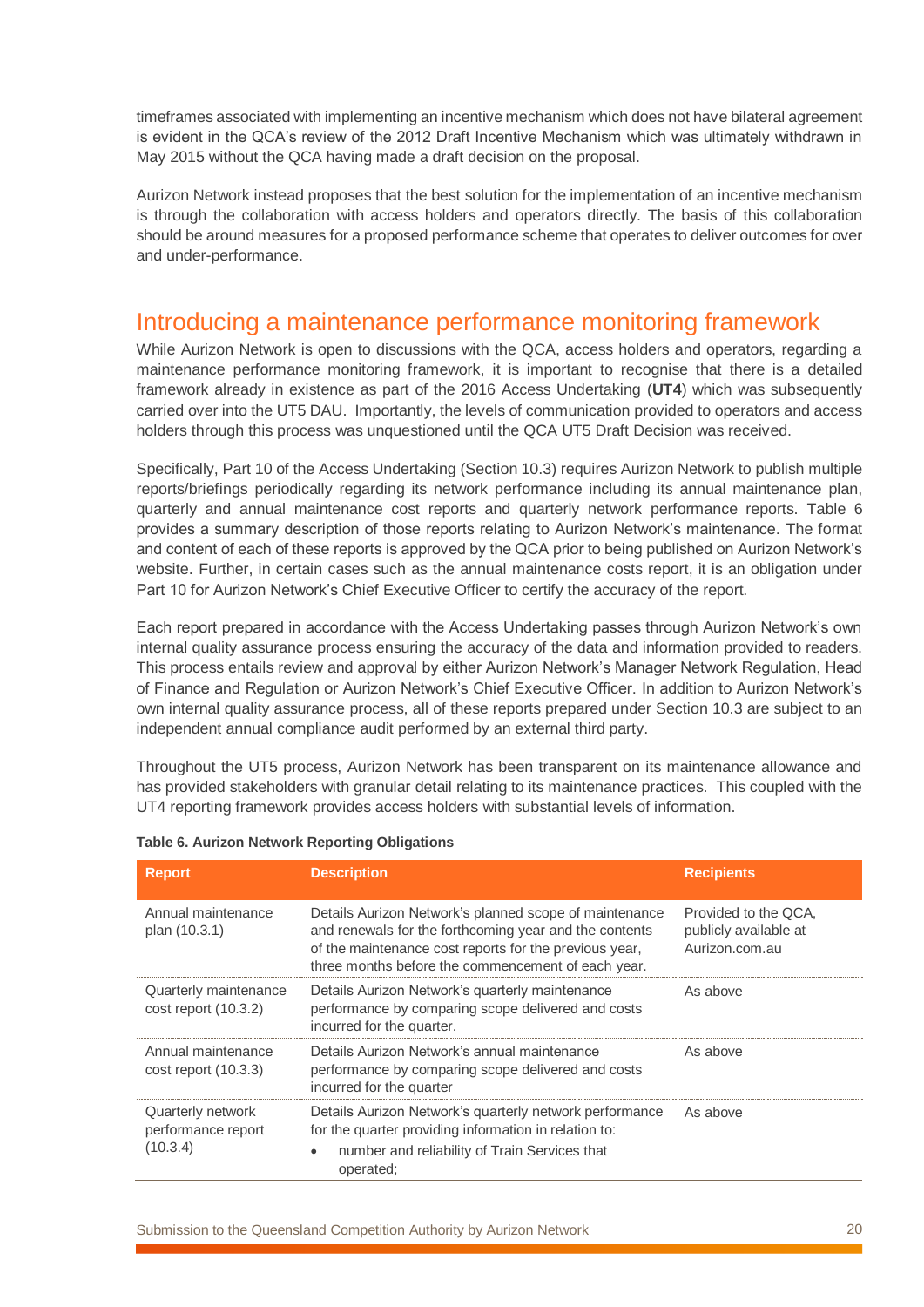| <b>Report</b> | <b>Description</b>                                                                                                                                                        | <b>Recipients</b> |
|---------------|---------------------------------------------------------------------------------------------------------------------------------------------------------------------------|-------------------|
|               | average transit times of Train Services;<br>availability of the network for Train Services;<br>safety of Train Services and number of major<br>٠<br>reportable incidents; |                   |
|               | network service quality (e.g. speed restrictions and<br>$\bullet$<br>measures of track quality);                                                                          |                   |
|               | coal carrying Train Services;<br>٠                                                                                                                                        |                   |
|               | aggregate number of Train Paths used for planned /<br>٠<br>unplanned maintenance;                                                                                         |                   |
|               | outcomes of Contested Train Path decisions; and                                                                                                                           |                   |
|               | purpose of operation of train services.                                                                                                                                   |                   |

Changes to the maintenance performance monitoring framework need to be considered in the context of our existing reporting obligations. It may be argued that via these existing reports Aurizon Network is already providing access holders and operators the information it desires and only minor improvements are required to how the information is displayed or reported. Aurizon Network therefore continues to welcome comments from stakeholders on ways in which such reports / framework may be improved.

Finally, when defining reporting obligations or setting a performance monitoring framework, it is imperative that a clear objective be set upfront for what material is desired and why and how such reports are set to benefit access holders or operators. Aurizon Network notes that persistent reporting, particularly where there is clear duplication in the information provided by the business, can create undue regulatory burden upon the business – ultimately resulting in the business incurring additional costs. Duplication in reporting is also inefficient, especially where there is no identifiable benefit to network users.

### **Asset management paradigm**

Aurizon Network notes the QCA's ongoing concerns regarding its understanding of the asset management paradigm as presented in its initial UT5 submission. The paradigm (shown in [Figure 1\)](#page-21-1) graphically represents the trade-offs considered when implementing effective asset management namely:

- Maintenance costs;
- Network safety and reliability;
- Number of track possessions required to complete maintenance work and associated impact to available network capacity;
- Changes in risk profile; and
- Impact on long term condition and life of the asset.

In effect, the paradigm highlights the need for Aurizon Network to manage or balance its maintenance activities (costs and possession) recognising the potential impacts to overall network reliability, available network capacity, long term asset condition and general risk profile of the network. For example, Aurizon Network can incur substantial maintenance costs and with that maintain or make marginal improvements to overall network reliability. As a result of this process, Aurizon Network may be able to improve the condition and extend the life of critical assets. To do so would minimise the overall risk profile of the network, however would come at the expense of available network capacity (through higher number and length of possessions) and therefore potential throughput targets for our stakeholders. When Aurizon Network has discussed the trade-off between its maintenance activities and throughput expectations of its stakeholders it is this dilemma in which it is required to manage as part of its overall asset management strategy.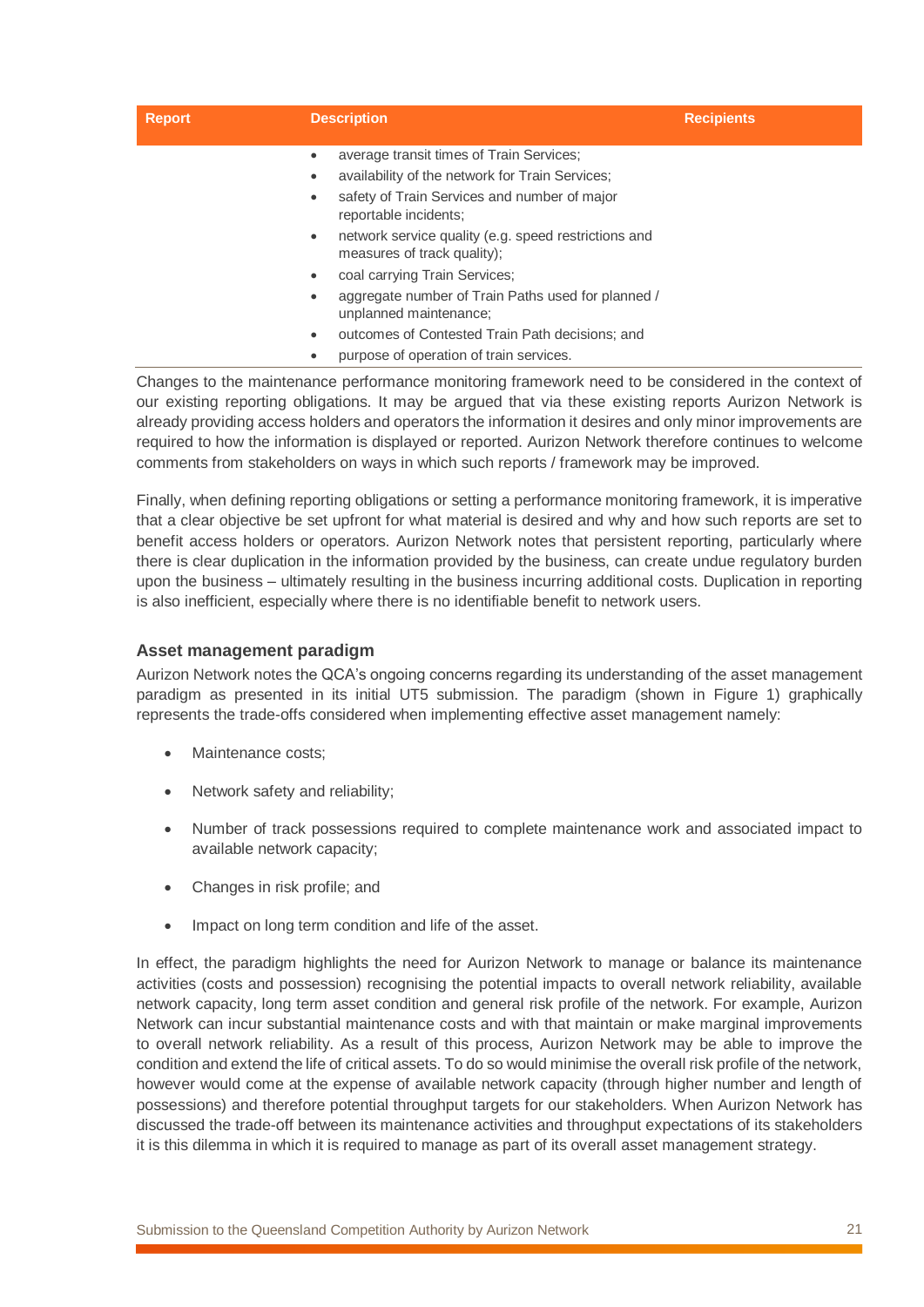#### <span id="page-21-1"></span>**Figure 1. Asset Management Paradigm**



To better understand this further, Aurizon Network has provided a summary of its asset management approach in relation to maintenance activities in Appendix 1. Aurizon Network also refers the QCA to its early RFI responses provided between March and May 2017 where it has previously outlined in further detail its planning processes, including key supporting controls (plans, policies and sign-off processes).

### <span id="page-21-0"></span>Calculation of non-coal allocations towards network maintenance

Aurizon Network reiterates its position as outlined in Section 8.6 of its response to the UT5 Draft Decision that it would be inappropriate for the QCA to seek to apply a further maintenance cost reduction for noncoal train services.

The maintenance scope and costs proposed in the UT5 DAU were developed with reference to forecast coal volumes only, i.e. the UT5 maintenance cost proposal already excludes all maintenance costs attributable to non-coal volume.

Furthermore, the incremental maintenance costs that are imposed on the network by non-coal services are considered incidental for the following reasons:

- the dynamic wheel force exerted by non-coal train services on track infrastructure is materially lower relative to coal train services, meaning that the rate of asset degradation attributable to noncoal train services is materially lower than that of coal train services; and
- non-coal train services predominantly run on only 120km of network track kilometres; being the North Coast Line (NCL) between Parana (near Gladstone) and Rocklands (near Rockhampton).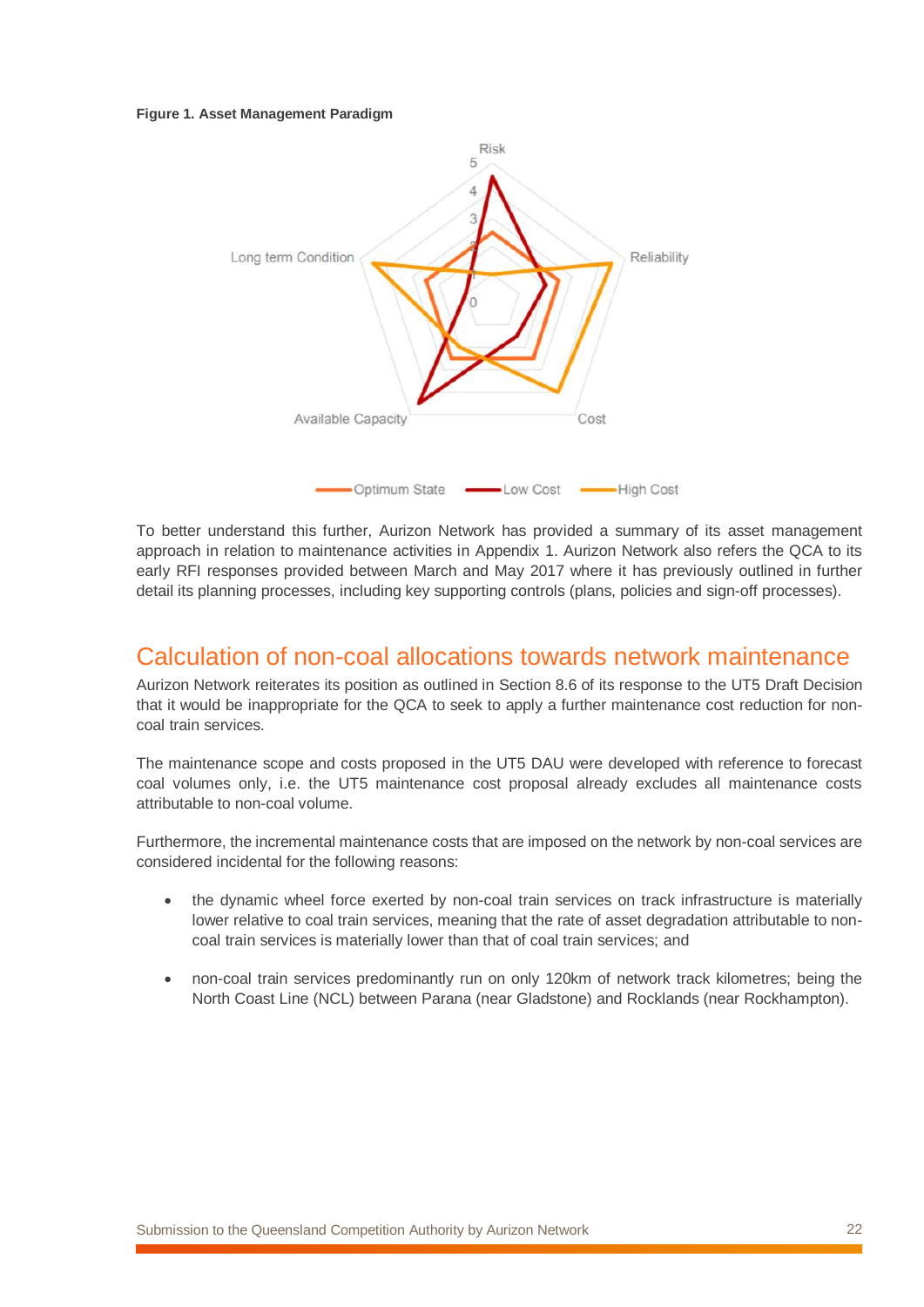# <span id="page-22-0"></span>**Addressing UT5 Maintenance Accountability Mechanisms**

Aurizon Network contends that the QCA and its consultants' strict interpretation of its maintenance activities prior to the UT5 Draft Decision are diametrically opposed to the objectives it has been working towards in partnership with the supply chain to ensure efficiency in the operation of the CQCN rail network.

Despite this, the fact that the UT5 Draft Decision if implemented in a Final Decision will have retrospective effect from 1 July 2017, has meant that Aurizon Network has had no choice but to align its maintenance activities with the expectations and intended outcomes advocated by the QCA and its consultants in the UT5 Draft Decision. These changes have been made in line with Aurizon Network's existing contractual rights and obligations as provided under the Access Undertaking and individual access agreements with customers.

Aurizon Network does not consider these changes to be an appropriate trigger for introducing further accountability mechanisms into the access regime framework. Particularly as these maintenance activities have been made to align with the QCA's own Draft Decision and do not contravene any of Aurizon Network's contractual obligations.

Finally, Aurizon Network considers the QCA is purporting to act beyond its powers under the QCA Act in relation to the proposals made within the Consultation Paper with regard to the certification by the Aurizon Network Board on maintenance matters.

### <span id="page-22-1"></span>Obligation to maintain our network and minimise disruptions to train services

Aurizon Network agree with the emphasis placed by the QCA on *"sustaining the ability to appropriately maintain the network, but also the importance of doing so in a manner that minimises disruptions to train services".<sup>27</sup>* Aurizon Network's day of operations engagement with mines, operators, coal export terminals and Aurizon Network's own teams occurs in "real time", which is critical in terms of managing operational variations in a way that minimises supply chain disruption. Through this engagement, Aurizon Network balances its own business interests (in terms of ensuring that rail infrastructure is safe and fit for purpose) and the interests of access seekers and holders within the confines of the access regime framework.

Aurizon Network contends that maintaining the network and minimising disruptions to train services are fundamental legal and regulatory obligations under the access regime framework. The way in which Aurizon Network meets these obligations is already embedded in the Access Undertaking, as well as in existing asset management practices. Specifically, Section 7A.2 and Schedule G of the Access Undertaking sets out the Network Management Principles and System Rules with which Aurizon Network is required to comply. These principles/rules set out the requirements, among others, associated with development of Strategic Train Plans (**STP**), Master Train Plans (**MTP**), Intermediate Train Plans (**ITP**), Daily Train Plans (**DTP**), scheduled alterations and broader control of the network during a day of operation. Such plans are developed in conjunction with stakeholders across the supply chain and communicated to all parties once finalised.<sup>28</sup>

These regulatory requirements are prescriptive in nature and are the basis for Aurizon Network's management of the CQCN and its daily interaction with its customer base. For example, Schedule G sets out the requirements Aurizon Network must meet in preparing and publishing its STP, MTP, ITP and DTP,

<sup>&</sup>lt;sup>27</sup> Queensland Competition Authority. Consultation Paper: Aurizon Network's 2017 draft access undertaking: maintenance allowance and practices. May 2018.

<sup>&</sup>lt;sup>28</sup> The Access Undertaking also provides for a defined process for handling disputes in relation to these plans.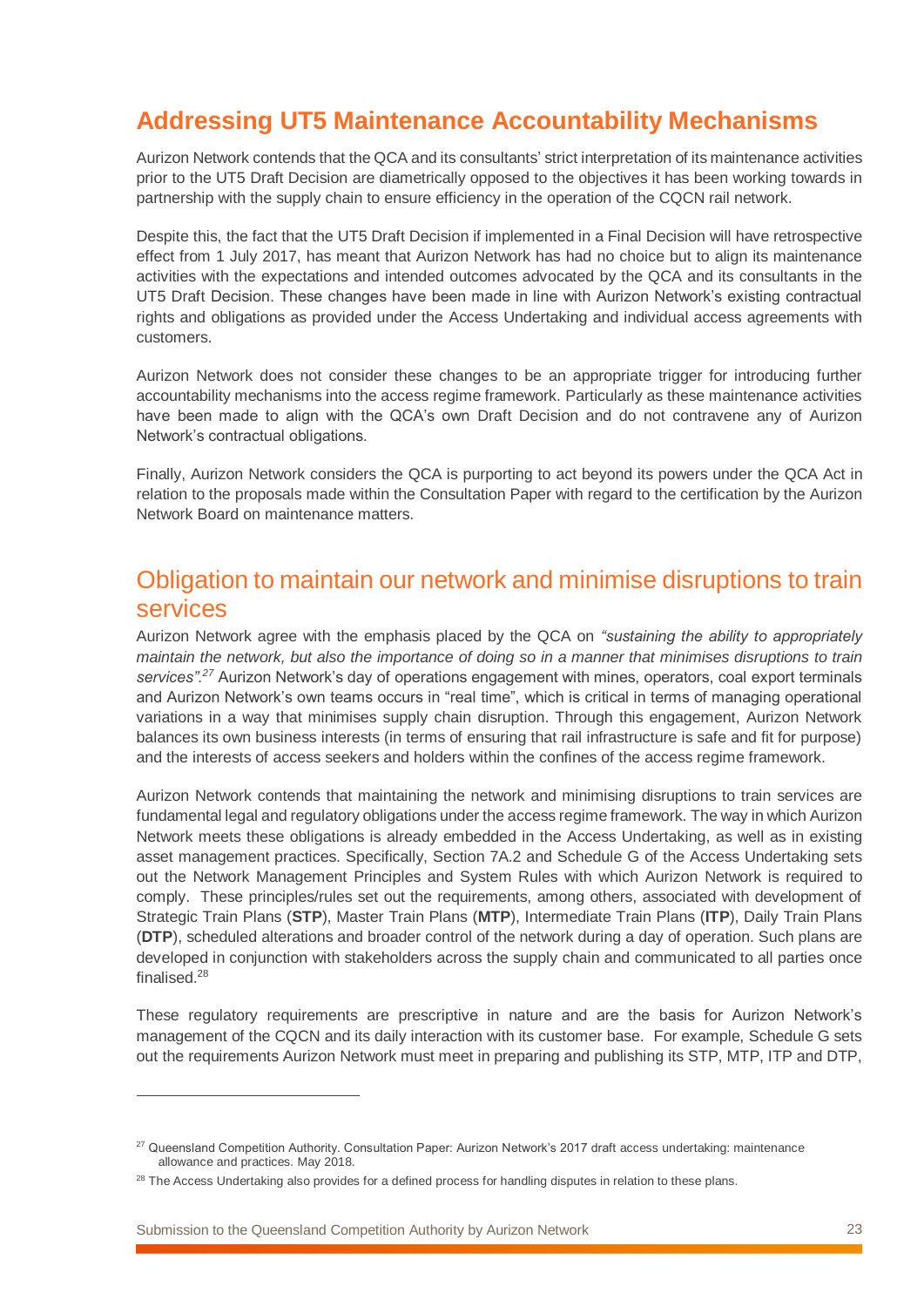including the way information is to be provided both to and from Aurizon Network. Similarly, Section 4.2 of the System Rules outlines the requirements of Aurizon Network where it requires an alteration to the DTP due to a possession (e.g. modification of existing planned position, urgent possession or other operational constraint). Under this scenario, and where an access holder's train services may not be met – Aurizon Network must first reach agreement with the access holder prior to making a change.

The QCA's consultant has chosen to interpret Schedule G such that *"any alteration to the MTP, ITP and DTP must not cause a Planned Possession to be interrupted (i.e. a Train Service in the CQCN should never take priority over a Planned Possession)". <sup>29</sup>* The QCA's consultant further notes, *"this requirement is consistent with the practices of a railway operator that employs a preventative-maintenance regime efficiently and prudently". 30*

This interpretation, and the QCA's adoption of this interpretation through (amongst other things) the adoption of a compounding 'efficiency factor' in the UT5 Draft Decision, will effectively result in additional supply chain interruptions as Aurizon Network adheres strictly to the scheduled time of planned possessions (as advocated by the QCA and its consultants) and ensures its ongoing compliance with the obligations imposed by the QCA. It is clear this approach does not readily account for real world realities of managing a dynamic rail freight network.

It is also highly unlikely that 'minimising disruptions' in the day of operations could be practically defined and would result in an open-ended and unquantifiable exposure. This is particularly the case in the context of a fixed ex-ante maintenance allowance where the costs associated with minimising that disruption are not incorporated into prices. Such an outcome is contrary to ensuring prices recover the efficient costs of providing the declared services. The inherent flaw in an obligation to minimise disruptions to train services is that those disruptions are typically not the consequence of Aurizon Network actions and the obligation would make the access provider liable for disruptions elsewhere in the supply chain without recourse to third parties for the costs associated with managing, responding or minimising those disruptions. For this reason alone, the proposed obligation would be unreasonable, contrary to the access provider's legitimate business interests and inappropriate.

### <span id="page-23-0"></span>Reporting requirements to assist access holders to identify reasons for disruption to train services

Aurizon Network notes there is substantial overlap in the QCA's request for stakeholder comments in relation to both our reporting requirements in light of a disruption to train services, as well as our current practices in relation to coordination of the supply chain and specifically the planning and scheduling of maintenance activities.

Aurizon Network has therefore combined its response to the QCA's request for comments in detail below in discussion of our planning and scheduling activities, including its existing process for providing written communication to all impacted stakeholders in response to operational activities occurring across the network.

The QCA, by not acknowledging the role of other stakeholders in the CQCN, appears to have characterised Aurizon Network's operational activities as the sole source of disruptions to train services across the CQCN. Aurizon Network considers it important to recognise that its maintenance activities are only one factor

Submission to the Queensland Competition Authority by Aurizon Network 24

<sup>&</sup>lt;sup>29</sup> GHD. Review of the prudency and efficiency of Aurizon Network's proposed UT5 maintenance expenditure. 15 November 2017. <sup>30</sup> Ibid.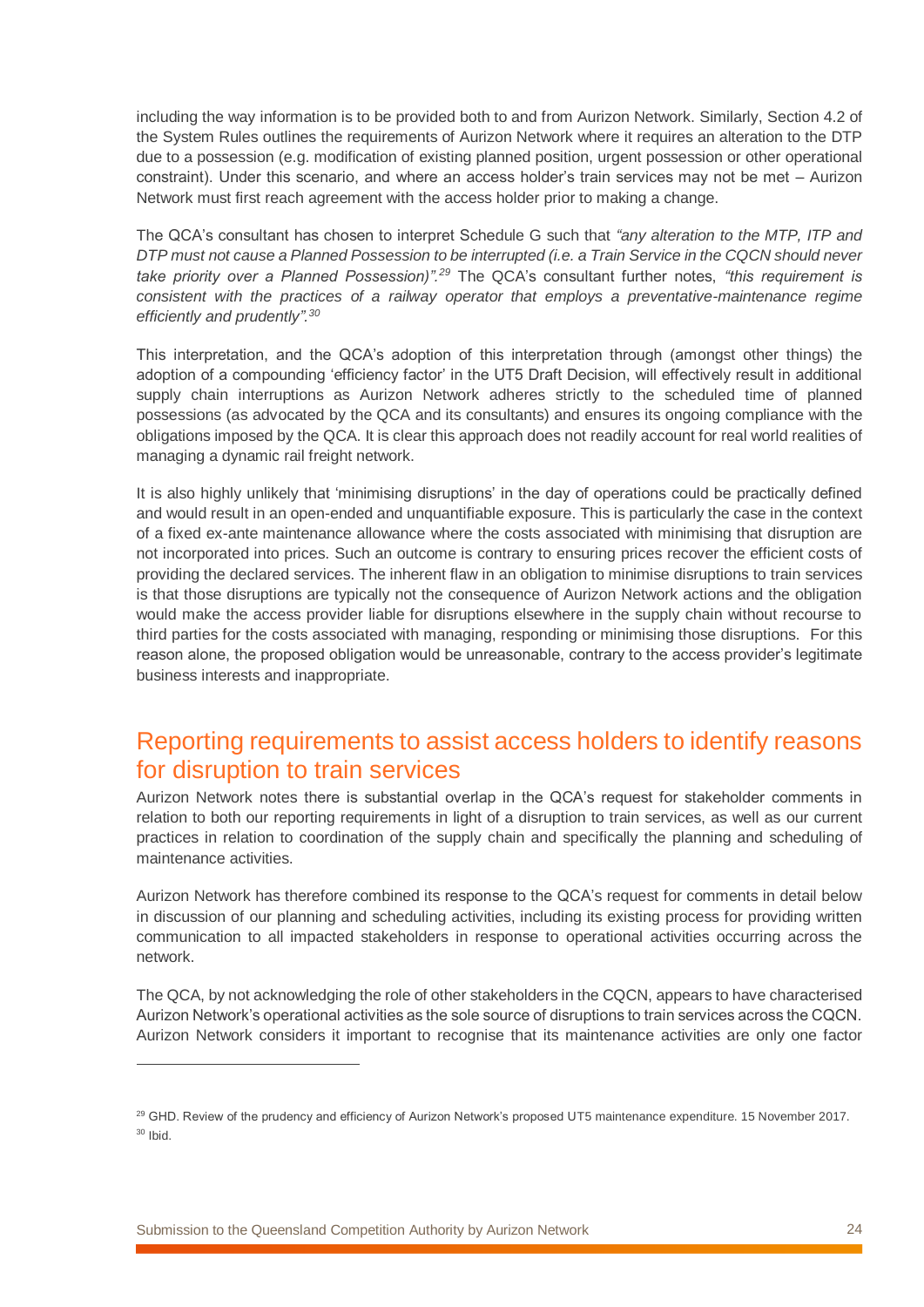across the supply chain that may led to a disruption to train services, which Aurizon Network has outlined within its previous submissions.<sup>31</sup> Aurizon Network's maintenance practices provide for targeted planning and execution of maintenance activities to reduce below rail delays and cancellations while delivering the planned maintenance activity with minimal impact on supply chain throughput and at the most efficient cost.

By failing to acknowledge the ability for other stakeholders in the CQCN to disrupt train services, the QCA proposed introduction of additional reporting obligations only seeks to penalize Aurizon Network, for example through incurring additional compliance costs.

Aurizon Network does not expect a written statement from each participant operating in the CQCN every time they are accountable for a disruption and as a result do not consider the same should be expected of itself beyond its existing reporting obligations.

### <span id="page-24-0"></span>Aurizon Network's Board and maintenance matters

Aurizon Network strongly opposes the QCA's proposal that the Aurizon Network Board be involved in certifying Aurizon Network's compliance with its obligations relating to maintenance and related performance outcomes. Specifically, the Consultation Paper suggests that these certification obligations (whatever they might be) *"could be separate and additional to the obligations in clause 10.7.3 of Aurizon Network's 2017 DAU"*. 32

The Consultation Paper does not state what "maintenance and related performance outcomes" are intended to be the subject of the proposed Board certification obligations. Aurizon Network can only assume that the QCA is intending to refer to the high-level maintenance obligations referred to in general terms in other parts of the Consultation Paper. It is also unclear what the QCA means when it refers to "related performance outcomes".

This lack of clarity as to the nature of the matters which are intended to be the subject of the certification obligation adversely affects Aurizon Network's ability to fully and appropriately respond to the general concepts floated in the Consultation Paper. Consequently, this submission is made subject to that circumstance and Aurizon Network reserves all of its rights in relation to the proposal in Section 2.3 of the Consultation Paper, including its right to raise additional matters if and when the QCA proceeds to create a specific set of "maintenance and related performance outcomes", and in response to any specific compliance certification proposals proposed by the QCA.

### **The basis for seeking submissions**

The Consultation Paper states that the QCA is interested in seeking stakeholder views on the certification concept:

*"[g]iven the adverse impacts maintenance work can have on an access holder's ability to utilise their access rights and the concerns raised by stakeholders as to changes to Aurizon Network's maintenance practices since the draft decision".<sup>33</sup>*

Aurizon Network notes that:

• concerns raised publicly by stakeholders on numerous occasions about the potential impacts on access rights in relation to contractual capacity (as opposed to throughput) as a result of the

 $\overline{a}$ 

<sup>&</sup>lt;sup>31</sup> Aurizon Network submission, 2017 Draft Access Undertaking, November 2016, Page 27

<sup>32</sup> Queensland Competition Authority. Consultation Paper: Aurizon Network's 2017 draft access undertaking: maintenance allowance and practices. May 2018.

<sup>33</sup> Ibid.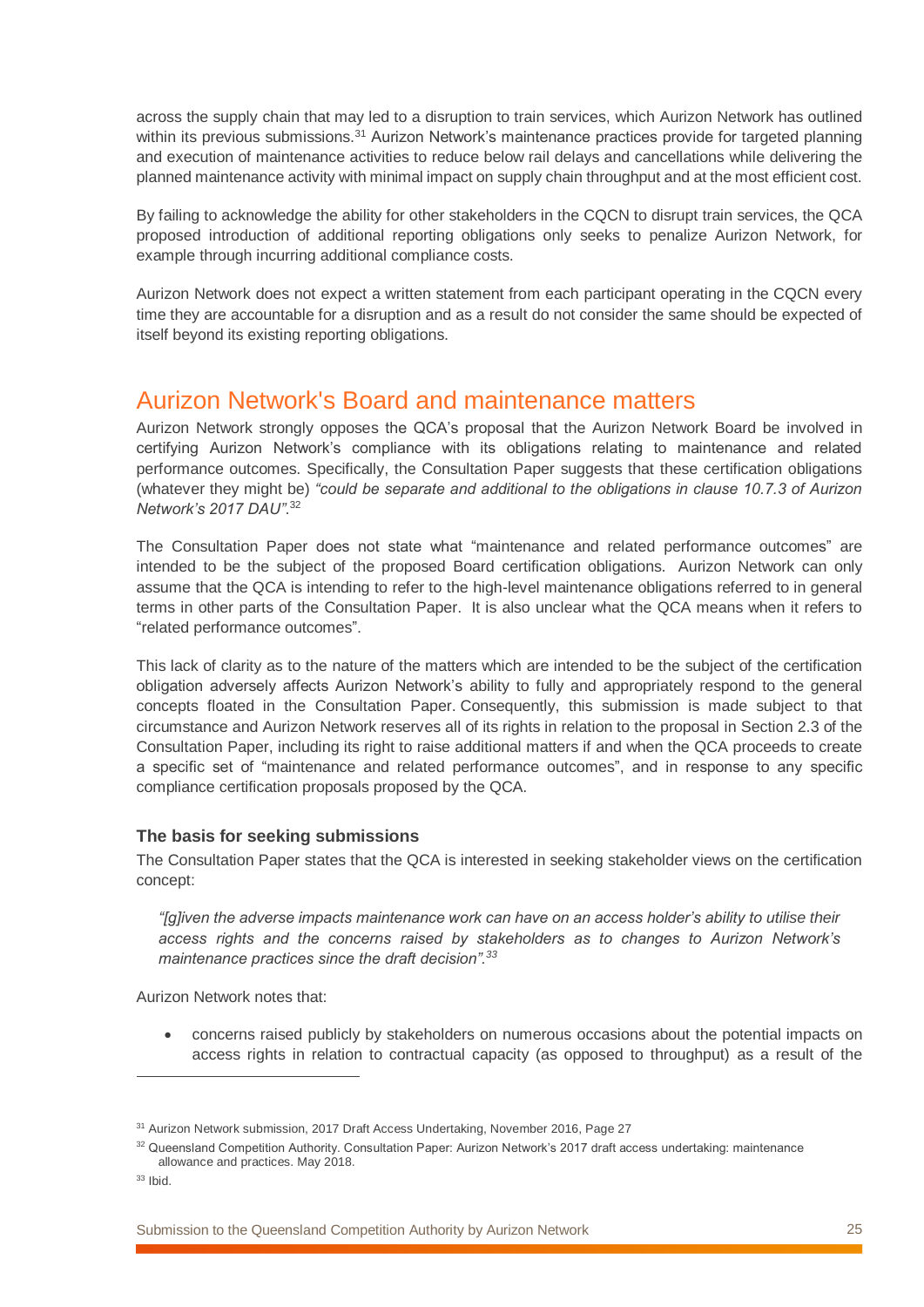measures taken by Aurizon Network to align its maintenance practices with the QCA's draft decision on UT5, have not occurred;

- Aurizon Network is not aware of any lost or hindered contracted access rights, and no access holder has identified to Aurizon Network any actual lost or hindered access right; and
- despite the QCA's apparent justification for raising the prospect of the compliance certification obligation, and despite an earlier information request issued under section 150AA of the QCA Act, in part seeking information from Aurizon Network on any impact on access rights, the Consultation Paper does not identify any example of lost or hindered access rights as a result of Aurizon Network's maintenance practices or otherwise.

Against that background, and in light of the other matters discussed below, there is no factual justification for seeking to impose an obligation for a compliance certification on members of the Board of Aurizon Network.

### **Compliance is already adequately addressed**

The QCA's obligation is to approve or refuse to approve an access undertaking by considering whether it is "appropriate" having regard to the factors listed in section 138(2) of the QCA Act. It is not within the power of the QCA to require additional matters to be included in an access undertaking, or to draft its own version of an access undertaking for Aurizon Network, on the basis that the QCA considers the alternative to be more appropriate, or because in the QCA's view the alternative undertaking would achieve a better or more preferable outcome.

The QCA states that any specific compliance certifications that might be required of members of the Aurizon Network Board *"could be separate and additional to the obligations in clause 10.7.3 of Aurizon Network's 2017 DAU". 34*

Clause 10.7.3 of UT5 does not contain any certification obligations; it sets out provisions designed to protect Aurizon Network's chief executive officer in the giving of the numerous certifications required from the chief executive officer on a range of matters found in other provisions of the 2017 DAU. We therefore assume that the QCA's Consultation Paper should have referred to those numerous other certifications required of the chief executive officer to which clause 10.7.3 refers.

On this basis, Aurizon Network has significant concerns that the QCA is now considering the inclusion of a certification obligation in addition to the myriad of existing compliance-based obligations already contained in the UT5 DAU submitted by Aurizon Network.

The range of provisions already contained in the UT5 DAU designed to ensure and confirm compliance with the access undertaking, including obligations volunteered by Aurizon Network and which would be beyond the power of the QCA to require or impose, are many but include:

• clause 10.3 which sets out a number of detailed reports that Aurizon Network must provide in respect of network performance, including an annual maintenance plan provided to access holders and quarterly and annual maintenance cost reports, and a comparison between actual scope and actual cost against forecast scope and forecast cost of maintenance;

 $34$  Ibid.

 $\overline{a}$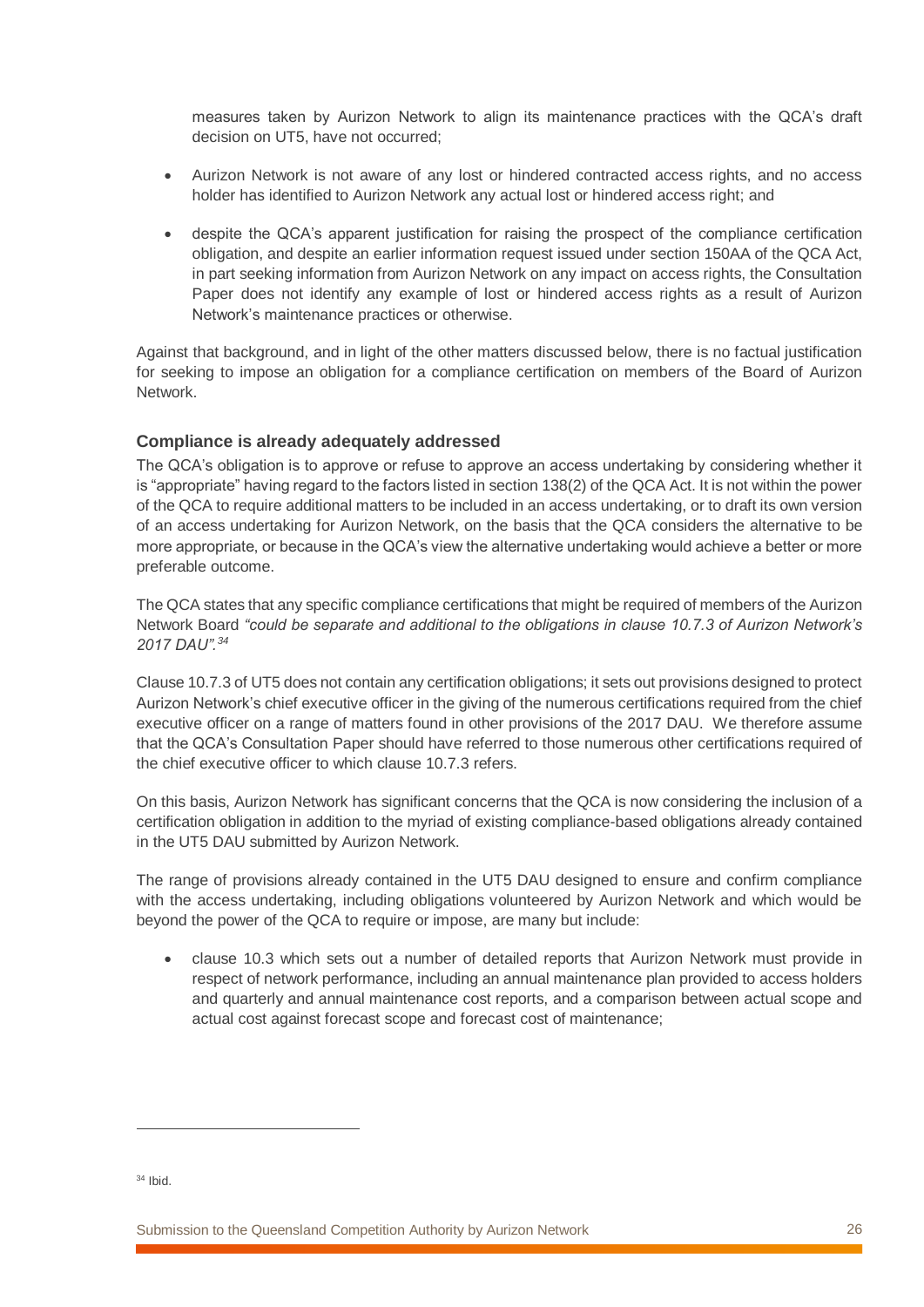- clause 10.5.1 which obliges Aurizon Network to appoint a compliance officer to manage the governance framework and ensure Aurizon Network complies with its obligations in the access undertaking;
- clause 10.5.2 which requires Aurizon Network to publish an annual compliance report, including data on compliance with access agreements;
- clause 10.5.3 which requires Aurizon Network to report to the QCA breaches of the access undertaking within specified time limits, and to keep a register of breaches; and
- clause 10.6 which obliges Aurizon Network to appoint an independent auditor to conduct an annual (and as otherwise required by the QCA) audit of compliance with the access undertaking on terms approved by the QCA.

The Consultation Paper questions whether there is "an appropriate level of Board involvement" in relation matters relevant to maintenance. The proposal to impose a certification obligation on members of the Aurizon Network Board in relation to maintenance fails to appreciate that Aurizon Network's Board members already have personal, statutory obligations outside the access regime to ensure that the rail network is maintained so as to operate safely. Members of the Board take their legal responsibilities seriously and are actively involved in assessing and understanding Aurizon Network's obligations (including its maintenance obligations), including by understanding statutory obligations and their interaction with Aurizon Network's contractual obligations to access holders.

In any case, in light of all the compliance protections already contained in the current Access Undertaking and the UT5 DAU, including express obligations to report on breaches of the access undertaking, there can be no reasonable basis for the QCA to require a further compliance certification from members of the Aurizon Network Board. Such a certification requirement is not necessary to make the 2017 DAU "appropriate".

### **Certification requirement would be beyond power**

The Consultation Paper refers to a certification obligation "on the Aurizon Network Board". As a board of directors is not a separate legal entity, this reference in the Consultation Paper can only be read as referring to the individual directors that sit on the board of directors of Aurizon Network.

The QCA does not have power under the QCA Act to impose access undertakings on any person that is not an owner or operator of a declared service. Members of the Aurizon Network Board are neither an owner or operator of the coal systems comprising the declared services.

### <span id="page-26-0"></span>Supply chain co-ordination obligations with regard to the planning and scheduling of maintenance activities

The planning and scheduling of train services and possessions across the CQCN occurs at different intervals and to varying levels of granularity throughout the planning cycle. Aurizon Network has outlined the key steps associated with coordination of its maintenance activities a) during the initial planning and scheduling phases and b) during the day of operation.

### **Planning and scheduling**

As the QCA is aware, Schedule G of the Access Undertaking sets out the Network Management Principles describing the planning and scheduling processes for Train Services in the CQCN. [Figure 2](#page-27-0) summarises this process. In developing these plans, Aurizon Network consult directly with access holders and operators in relation to all aspects of its proposed plans including key inputs such as its proposed planned, urgent and emergency possessions (to the extent they are known) and their impacts to planned train services.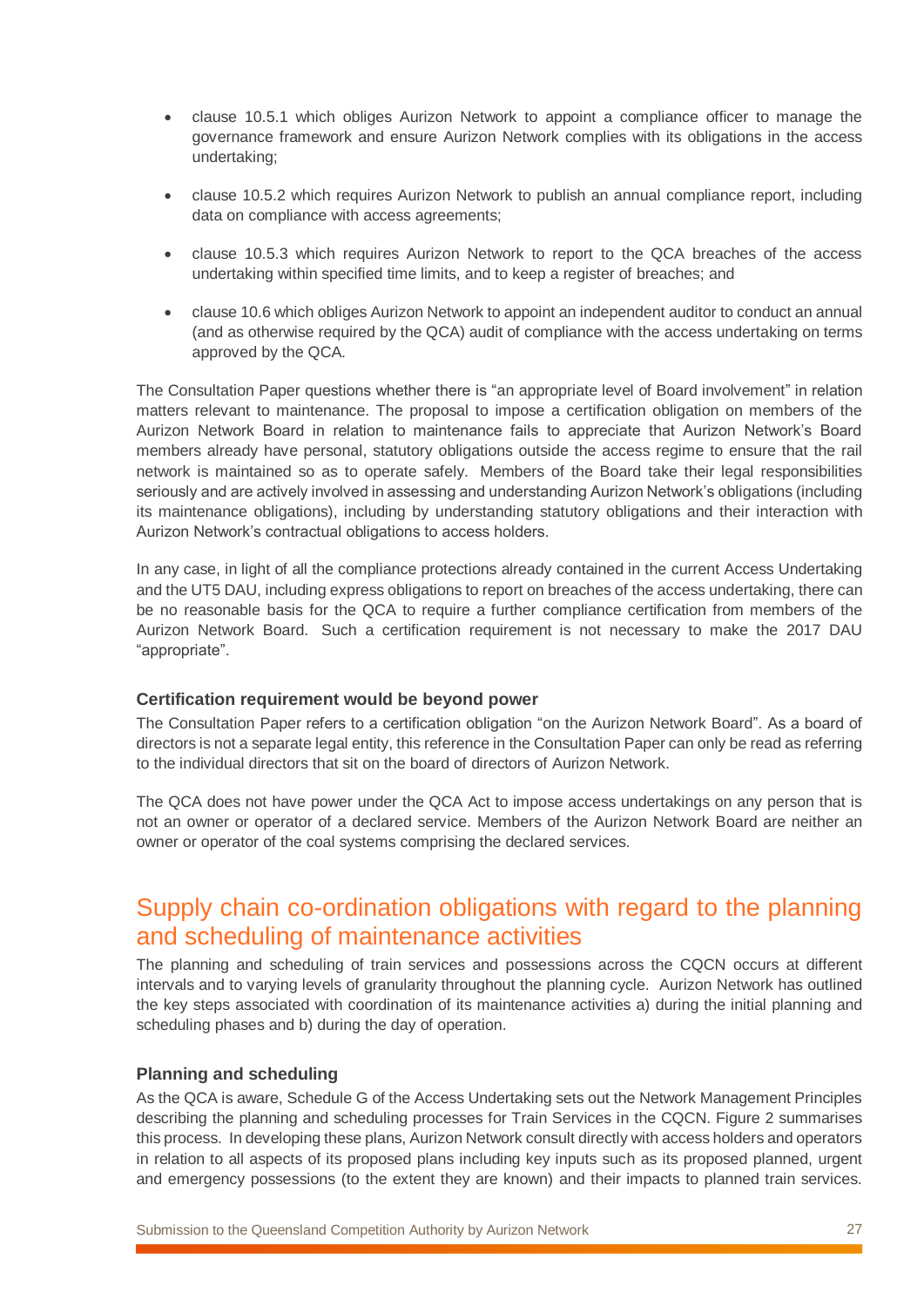These plans are communicated to stakeholders once they are finalized and in accordance with the requirements stipulated in Scheduled G of the Access Undertaking.

As the principal objective, Aurizon Network will aim to ensure delivery of Access Holders' contracted Train Service Entitlements with the objective of an equitable outcome maximising the ability of each coal system to meet contractual entitlements.

#### <span id="page-27-0"></span>**Figure 2. Aurizon Network train planning process**



Further, these plans are supported by Aurizon Network's System Rules, which relate to the ITP and DTP, and provide additional details of the processes and systems used to plan and schedule train services. Aurizon Network does not intend to outline in further detail the requirements of Schedule G or the System Rules – and instead refers the QCA and stakeholders to the Access Undertaking and its website for further details of the planning arrangements.

While the requirements under the Access Undertaking in relation to planning the network are prescriptive in nature, they reflect only part of the actual actions taken by Aurizon Network in planning and scheduling train services (and possessions) across the CQCN. Specifically, the dynamism of the CQCN requires Aurizon Network to be in constant communication with stakeholders at all times in relation to planning and scheduling activities.

As a result, Aurizon Network has established monthly, weekly, daily, and in some instances hourly communication protocols with access holders and operators. <sup>35</sup> These protocols provide a forum for Aurizon Network to communicate, among other matters, changes to established plans including where required amendments to planned possessions or need for urgent or emergency possessions of the network. For example, minor amendments to an MTP may be released and highlighted on a weekly basis, whereas major changes to an MTP are communicated as soon as reasonably possible.

Aurion Network considers these activities best reflect the actions of a prudent operator of a dynamic the rail freight business and do not advocate for their inclusion in an already overly prescriptive Access Undertaking.

Aurizon Network contends that its activities (both those stipulated in the Access Undertaking and its own business processes) provide stakeholders with substantive information in relation to its maintenance activities. Despite this, Aurizon Network recognises the importance that timely and accurate communication can play for stakeholders in managing their own operations. Aurizon Network therefore welcomes any suggestions on ways in which it can improve the provision of information to stakeholders, which can be adopted as part of its overall engagement with the supply chain without having to be incorporated into the Access Undertaking.

Submission to the Queensland Competition Authority by Aurizon Network 28

<sup>&</sup>lt;sup>35</sup> For an understanding of Aurizon Network's hourly communication with stakeholders, refer to the discussion below regarding Aurizon Network's scheduling activities during a day of operation.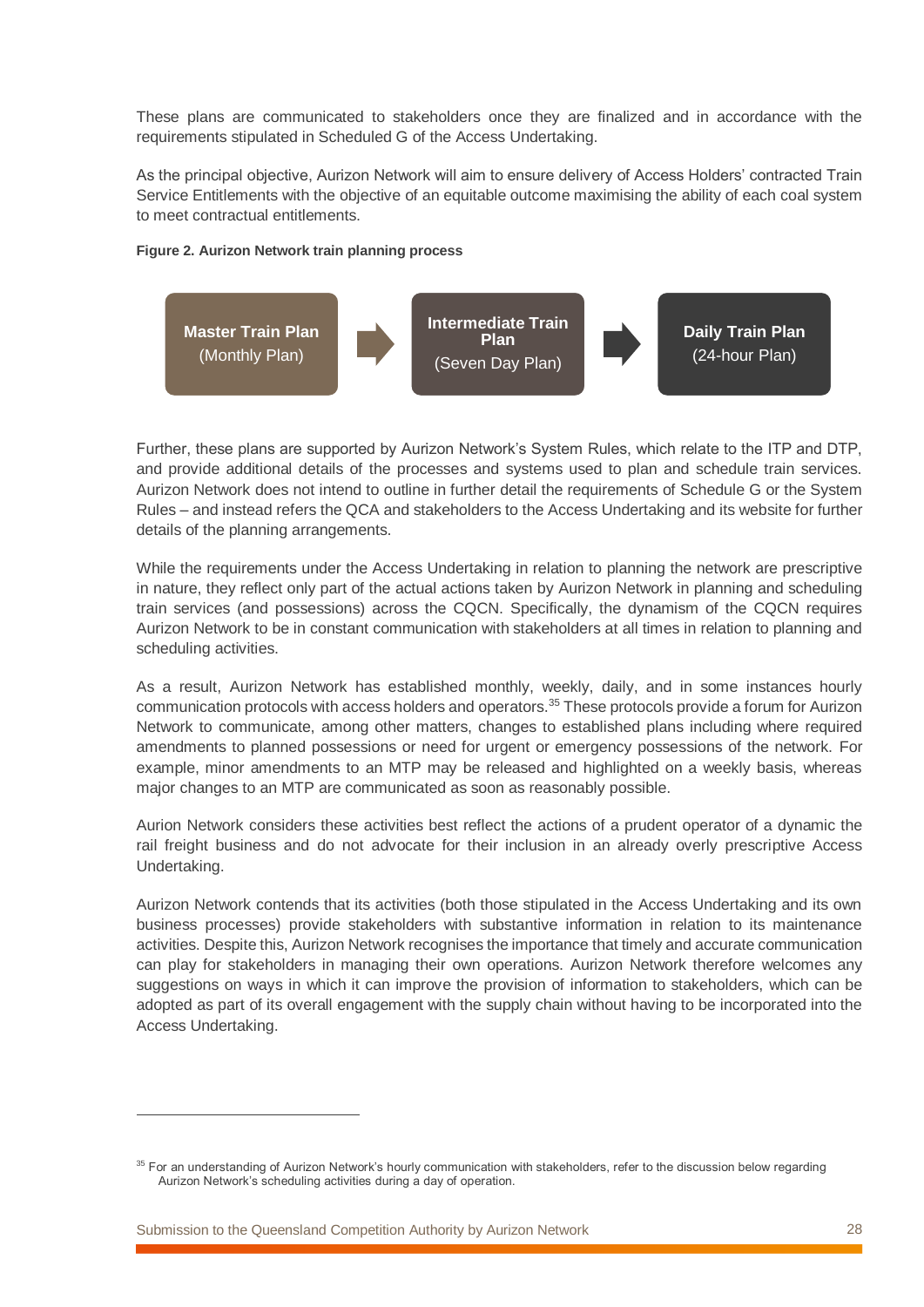### **Day of operation**

Aurizon Network schedules train services on behalf of access holders in accordance with the ITP as shown in [Figure 3.](#page-28-0) This schedule is developed a minimum 96 hours in advance of the day of operation (**DOO**). The 96-hour schedule includes 24 hours of finalised train schedules and a pathing plan for train services departing in the >24 to 96-hour period. Access holders and infrastructure service providers are provided a copy of the 96-hour schedule daily at 20:00 hours.

<span id="page-28-0"></span>



*Source: Aurizon Network System Rules – Central Queensland Coal Network* 

Aurizon Network's Train Control Centre (**TCC**) is responsible for managing all train services during a DOO. The finalisation and handover of the DTP to the TCC occurs at 14:00 hours on the business day prior to the DOO. The TCC's engagement with mines, operators, coal export terminals and Aurizon Network's own teams also occurs in "real time", which is critical in terms of managing operational variations in a way that minimises supply chain disruption.

As part of its role the TCC maintain four hourly conference calls with access holders, port operators and Aurizon Network. These calls are utilised to among other things:

- identify and consult with the relevant supply chain stakeholders to determine the cause of the delay to a train service in exception to the DTP;
- identify and consult with the relevant supply chain stakeholders to determine the cause of a cancellation of a train service from the DTP; and
- consult with access holders where an alteration is proposed to the DTP due to a possession by Aurizon Network.

These conference calls afford Aurizon Network the opportunity to inform access holders and port operators in a timely manner of the status of the system's operation and future changes, if any, from the DTP. Further, where a deviation from the DTP has occurred for example in response to a cancellation or emergency possession, the TCC during such calls will seek to provide guidance to stakeholders on potential opportunities or options to return the system back to the DTP. In many instances the TCC cannot enforce its proposed options, for example via enforcement of a cancellation of a train services, even if a proposed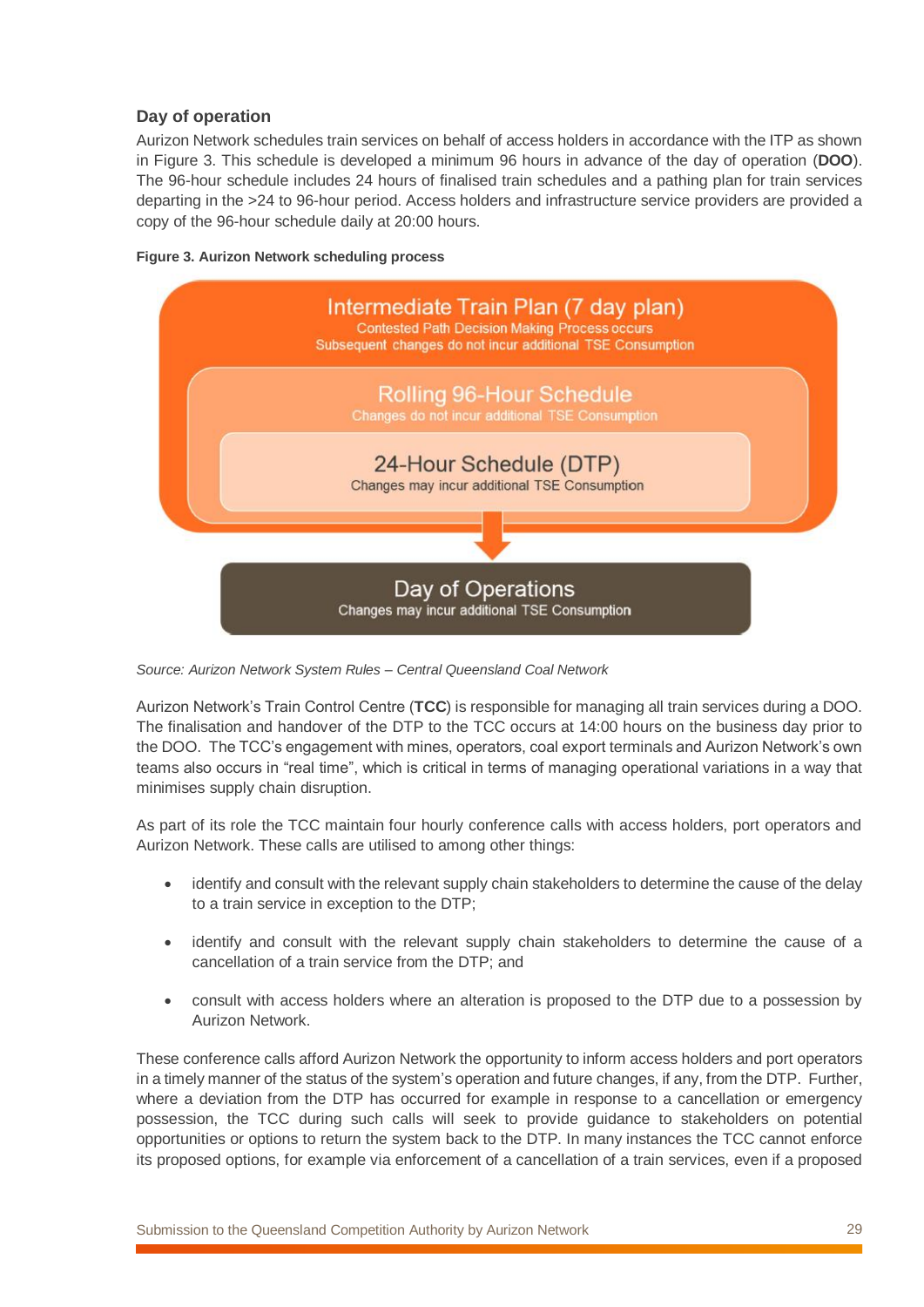option will enable the system to return to the DTP sooner. It is therefore often up to an individual stakeholder to action an appropriate response.

In addition to the scheduled four hourly conference calls, the TCC is in immediate contact with stakeholders where an incident has occurred on the network requiring a direct response or urgent possession not accounted for under the DTP. A similar process to that described above will occur in these instances whereby possessions (healthy or unhealthy) are treated as the same as train services. A delay in commencement of a possession may mean that a train service can take precedence, since the DTP includes all planned and urgent possession and are also managed (although silent) with the principles outlined in the Traffic Management Decision Making Matrix (**TMDMM**) of the Access Undertaking. A major consideration for Aurizon Network in all instances is the length of the delay (or potential length of the delay).

Finally, the TCC already has a written communication protocol in place through publication of its Form 103 reports to all external stakeholders whom may or may not be impacted by a change to the DTP. Specifically, a Form 103 is a written record of the information provided and key decisions made in response to a deviation (cancellation, possession or otherwise) from the DTP and is a representation of the outcomes of the four hourly and/or ad hoc conference calls with stakeholders. A Form 103 report is prepared and published in a timely manner and often before the next four-hourly conference call is set to begin (subject to the timing of the incident).

### <span id="page-29-0"></span>Adjustments to Aurizon Network's revenue-cap arrangements

As per our comments above in relation to the introduction of network performance incentives, Aurizon Network considers the introduction of potential amendments to its revenue cap at such a late stage in the UT5 regulatory process to be inappropriate.

Any variation in the materiality threshold imposes an unreasonable asymmetric and uncompensated risk, and a unilateral decision by the QCA to reject Aurizon Network's UT5 DAU and require amendments to this effect would be contrary to the pricing principles in the QCA Act and Aurizon Network's legitimate business interests.

Aurizon Network note there are a considerable number of complications in how the QCA could overcome the asymmetry problem. For example:

- Increase the WACC. The asymmetric risk proposed by the change in materiality threshold is not compensated via Aurizon Network's asset beta considered by either Aurizon Network or the QCA. It would therefore be necessary to introduce an additional risk premium into the WACC commensurate with the value at risk.
- Impose penalty charges on maintenance possession disruptions. Aurizon Network would receive additional compensation payments for being required to cancel or compress the available maintenance window. This will need to occur at a system level as rail haulage agreement will not have provisions for recovery of the penalty payments.

It is important to recognise that Aurizon Network's modelling assumptions would need to change to a scenario where 100% of contracted train services would be met under possible scenarios and supply chain disruptions. This is not an outcome which users have agreed to fund under their existing access contracts or through the investment which has been made in the RAB.

Specifically, capacity is modelled on a simulated basis of the likelihood of the network being able to achieve that performance given the significant number of variables in an export supply chain. Therefore, the alternate to the above is to change the network utilisation assumptions or make additional capacity available for maintenance activities. This has significant consequences as this would require: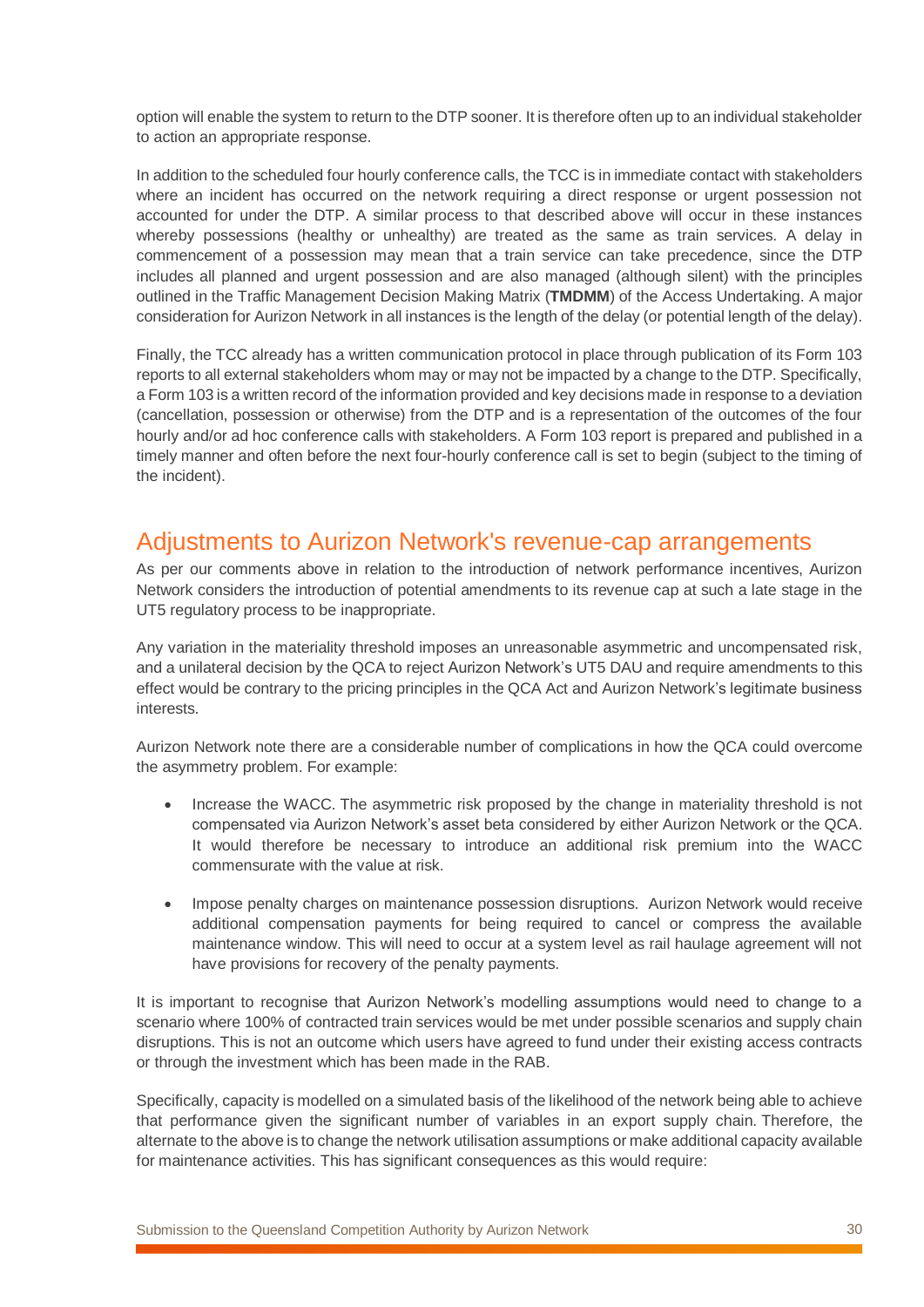- Further investment in the network to ensure the contracted capacity can be delivered with 100% probability under all feasible scenarios. Aurizon Network is not incentivised to undertake this investment given the low WACC provided by the UT5 Draft Decision and the inherent asset stranding risks; or
- If existing access holders want to change the performance thresholds in their agreement then they will need to fund the additional investment or relinquish access rights to rebalance the capacity against the performance obligations.

Finally, Aurizon Network notes the QCA's recommendations create further asymmetric risk as it will not allow for offsets where Aurizon Network has acted to increase throughput by taking actions to mitigate losses caused in other parts of the supply chain.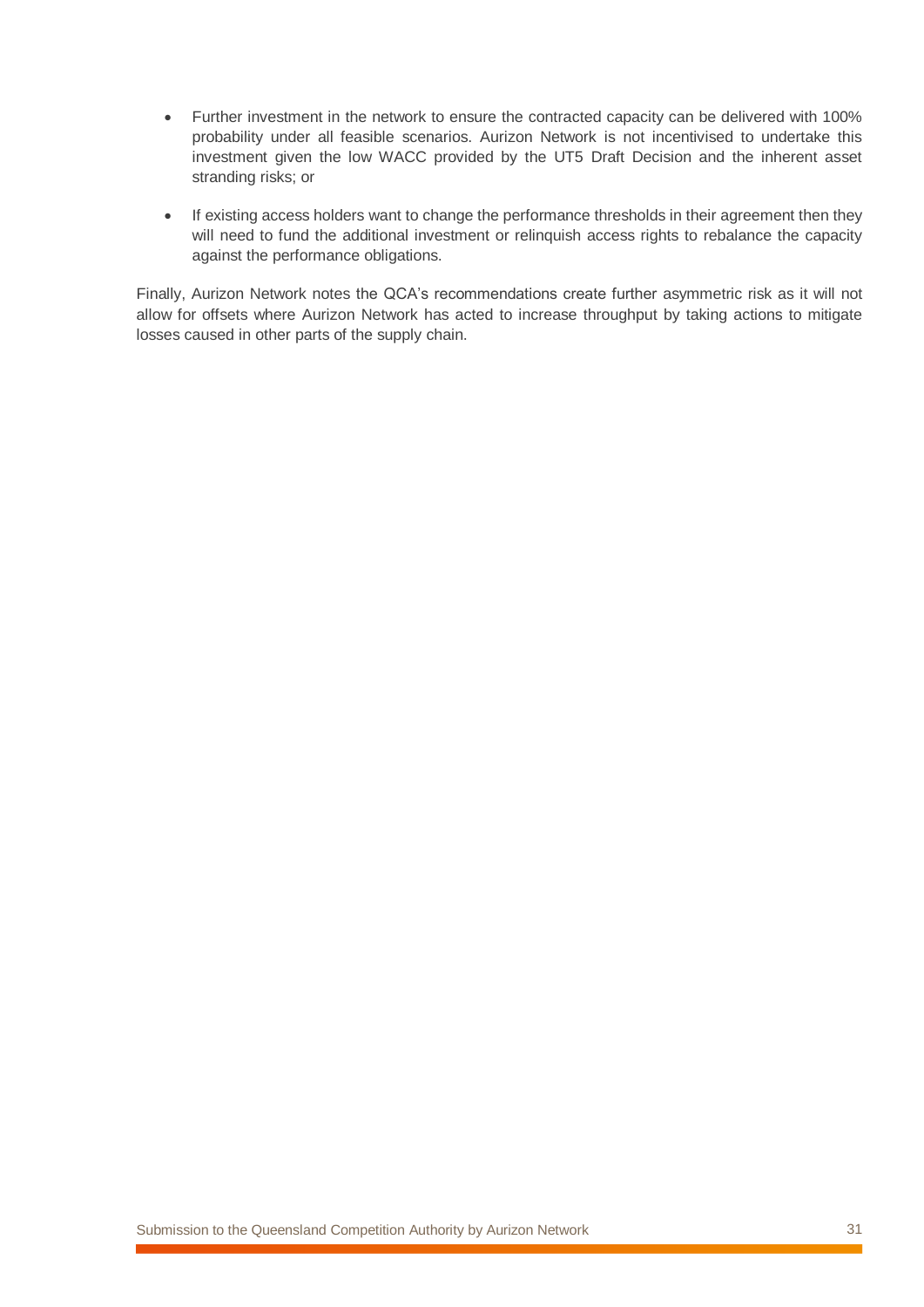# <span id="page-31-0"></span>**Appendix 1. Asset management practices**

As noted in the UT5 DAU, Aurizon Network's maintenance regime emphasizes sustainable, long-term asset management practices, delivered in accordance with regularly audited standards and processes and robust cost and budget controls.

The scope of Aurizon Network's proposed maintenance cost allowances reflects a "bottom up" process informed by qualitative and quantitative elements including Aurizon Network's Safety Management System (**SMS**), Asset Maintenance and Renewal Policy (**AMRP**), Network Strategic Asset Plan (**NSAP**) models, data from track recording vehicles, Ground Penetrating Radar (**GPR**) data and real-time site-specific knowledge and expertise of Aurizon Networks asset managers, engineers and maintainers.

Aurizon Network's General Manager Network Operations (**GMNO**) and Head of Asset Management (**HAM**) together share overall accountability for SMS and AMRP, as well as the development of all scope and budgets associated with Aurizon Network's maintenance activities. Both the GMNO and HAM report directly to the Group Executive Network and are supported by Aurizon Network's broader asset management teams including:

- Manager Infrastructure Maintenance;
- Manager Mechanised Production;
- Manager Infrastructure Delivery; and
- Maintenance Superintendents (by depot /geography and/or product).

Each asset manager and superintendent has accountability for their own individual scope of works and budgets. Aurizon Network tracks the financial and operational performance of each team relative to planned maintenance activities and budgets.

Aurizon Network's asset management and network operation teams are supported by Aurizon Network's finance partners, specifically Aurizon Network's Finance Partner. The finance partner provides overall cost control associated with Aurizon Network's maintenance activities, and is responsible for review of maintenance costs, ensuring data integrity, and track/interrogate performance to planned cost and scope. Together these elements, along with Aurizon Network's internal financial control / budgeting processes, form the governance framework supporting decisions in relation to its maintenance activities.

The NSAP forms the basis for Aurizon Network's determination of the scope of all its major maintenance products, except for unplanned, corrective maintenance activities and mainline ballast undercutting. The cornerstone of the NSAP modelling process is Aurizon Network's AMRP. The AMRP collates all maintenance processes and intervention triggers necessary for Aurizon Network to meet its legislative and regulatory obligations. Specifically, the AMRP is the collation of the general rationale for maintenance intervention intervals accompanied by the planned renewal life of the various assets considering the maintenance intervention intervals. The main purpose of the document is to gather all relevant information, research, investigations, historical background to support the maintenance and renewal intervals in one document.

The AMRP was developed to ensure maintenance intervention intervals for the full range of Aurizon Network's assets in the CQCN accounting for planned asset renewals, thereby ensuring Aurizon Network's SMS is complied with over the life of an asset.

The AMRP is a living document that is reviewed, update periodically and approved by the HAM. Where changes occur to SMS Standards that detail the maintenance and renewal intervals and where policies are created for each Asset Class, the AMRP will be updated and changed to reflect these changes. Aurizon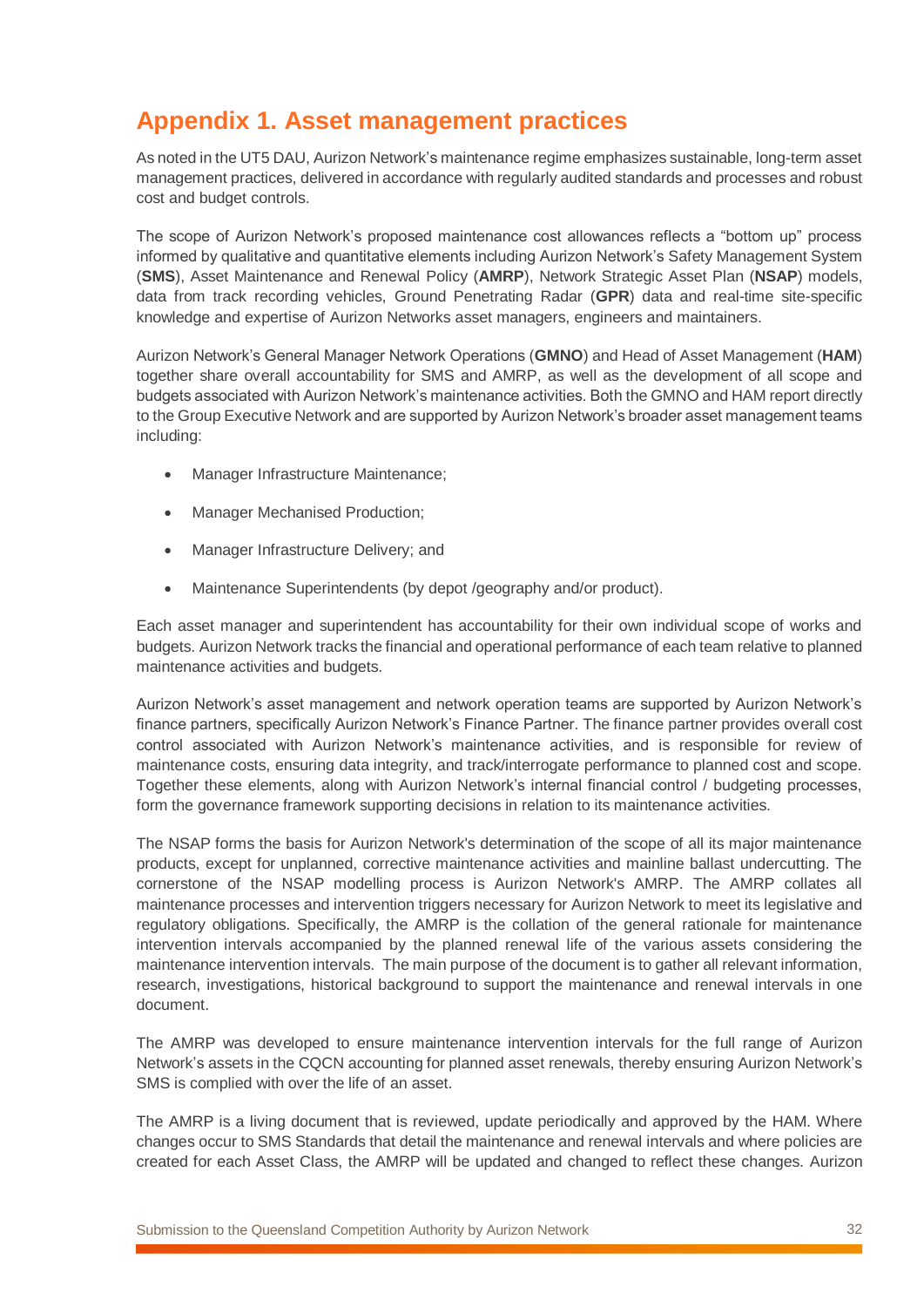Network's Asset Engineers contribute to the AMRP which is then approved by the Asset Managers for each network asset.

The AMRP provides the rationale for the intervention levels necessary for each maintenance discipline. These intervention levels are defined for Aurizon Network's assets in each individual coal system and are used to estimate the planned renewal life of the various assets. Intervention levels can be:

- usage-based (for example, track resurfacing is required every 50 million gross tonnes);
- time-based (for example, turnouts require weekly visual inspections and a detailed annual inspection);
- age-based (for example, 22.5 tonne axle load PSC concrete sleepers are required to be replaced every 40 years); or
- fix on failure.

The NSAP model then takes this information and overlays the relevant intervention levels specified in the AMRP to determine the scope of preventative activities for each maintenance discipline. The outcomes from NSAP provide for consistency of intervention and decision making and therefore a strategic steady state scope of maintenance activities consistent with Aurizon Network's SMS.

Further refinement of this scope is required to reflect the asset condition and critically of maintenance activities. This refinement occurs through condition based asset inspection and management of the asset in question. This process accounts for the actual condition of the asset, providing Aurizon Network with the ability to review and refine its maintenance activities including prioritisation subject to the asset condition and deemed criticality. [Figure 4](#page-32-0) highlights the approach and benefits associated with this condition based assessment approach.

#### <span id="page-32-0"></span>**Figure 4. Condition and critically based assessment**



Through overlay of the condition and critically based assessment to the outputs of the NSAP, Aurizon Network is able to prioritise and allocate its maintenance scope of work in a given year. In considering the scope of work, an allocation is based first on condition and then prioritisation. Once asset engineers have